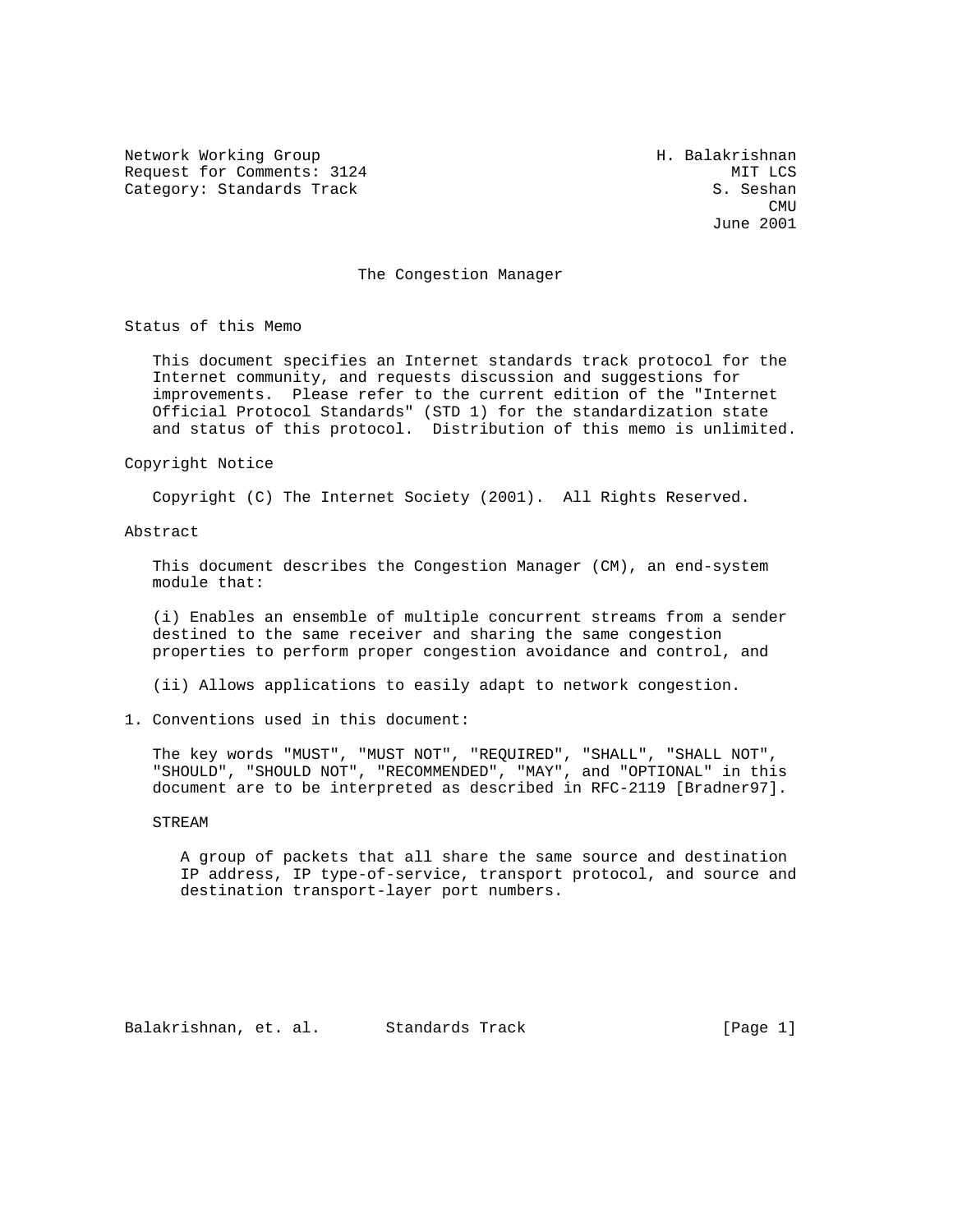### MACROFLOW

 A group of CM-enabled streams that all use the same congestion management and scheduling algorithms, and share congestion state information. Currently, streams destined to different receivers belong to different macroflows. Streams destined to the same receiver MAY belong to different macroflows. When the Congestion Manager is in use, streams that experience identical congestion behavior and use the same congestion control algorithm SHOULD belong to the same macroflow.

## APPLICATION

 Any software module that uses the CM. This includes user-level applications such as Web servers or audio/video servers, as well as in-kernel protocols such as TCP [Postel81] that use the CM for congestion control.

## WELL-BEHAVED APPLICATION

 An application that only transmits when allowed by the CM and accurately accounts for all data that it has sent to the receiver by informing the CM using the CM API.

## PATH MAXIMUM TRANSMISSION UNIT (PMTU)

 The size of the largest packet that the sender can transmit without it being fragmented en route to the receiver. It includes the sizes of all headers and data except the IP header.

#### CONGESTION WINDOW (cwnd)

 A CM state variable that modulates the amount of outstanding data between sender and receiver.

#### OUTSTANDING WINDOW (ownd)

 The number of bytes that has been transmitted by the source, but not known to have been either received by the destination or lost in the network.

INITIAL WINDOW (IW)

 The size of the sender's congestion window at the beginning of a macroflow.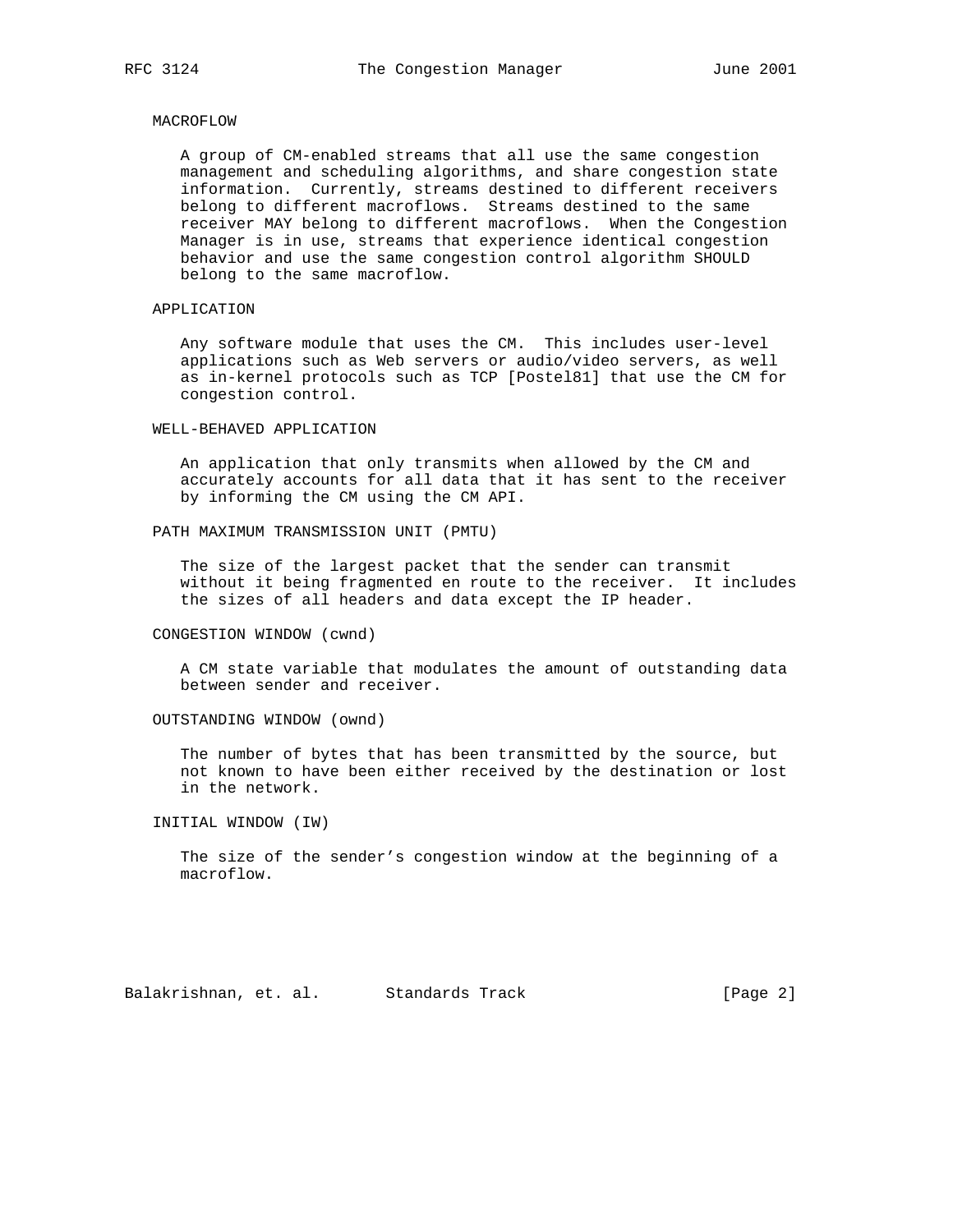# DATA TYPE SYNTAX

 We use "u64" for unsigned 64-bit, "u32" for unsigned 32-bit, "u16" for unsigned 16-bit, "u8" for unsigned 8-bit, "i32" for signed 32-bit, "i16" for signed 16-bit quantities, "float" for IEEE floating point values. The type "void" is used to indicate that no return value is expected from a call. Pointers are referred to using "\*" syntax, following C language convention.

 We emphasize that all the API functions described in this document are "abstract" calls and that conformant CM implementations may differ in specific implementation details.

#### 2. Introduction

 The framework described in this document integrates congestion management across all applications and transport protocols. The CM maintains congestion parameters (available aggregate and per-stream bandwidth, per-receiver round-trip times, etc.) and exports an API that enables applications to learn about network characteristics, pass information to the CM, share congestion information with each other, and schedule data transmissions. This document focuses on applications and transport protocols with their own independent per byte or per-packet sequence number information, and does not require modifications to the receiver protocol stack. However, the receiving application must provide feedback to the sending application about received packets and losses, and the latter is expected to use the CM API to update CM state. This document does not address networks with reservations or service differentiation.

 The CM is an end-system module that enables an ensemble of multiple concurrent streams to perform stable congestion avoidance and control, and allows applications to easily adapt their transmissions to prevailing network conditions. It integrates congestion management across all applications and transport protocols. It maintains congestion parameters (available aggregate and per-stream bandwidth, per-receiver round-trip times, etc.) and exports an API that enables applications to learn about network characteristics, pass information to the CM, share congestion information with each other, and schedule data transmissions. When the CM is used, all data transmissions subject to the CM must be done with the explicit consent of the CM via this API to ensure proper congestion behavior.

 Systems MAY choose to use CM, and if so they MUST follow this specification.

 This document focuses on applications and networks where the following conditions hold:

Balakrishnan, et. al. Standards Track [Page 3]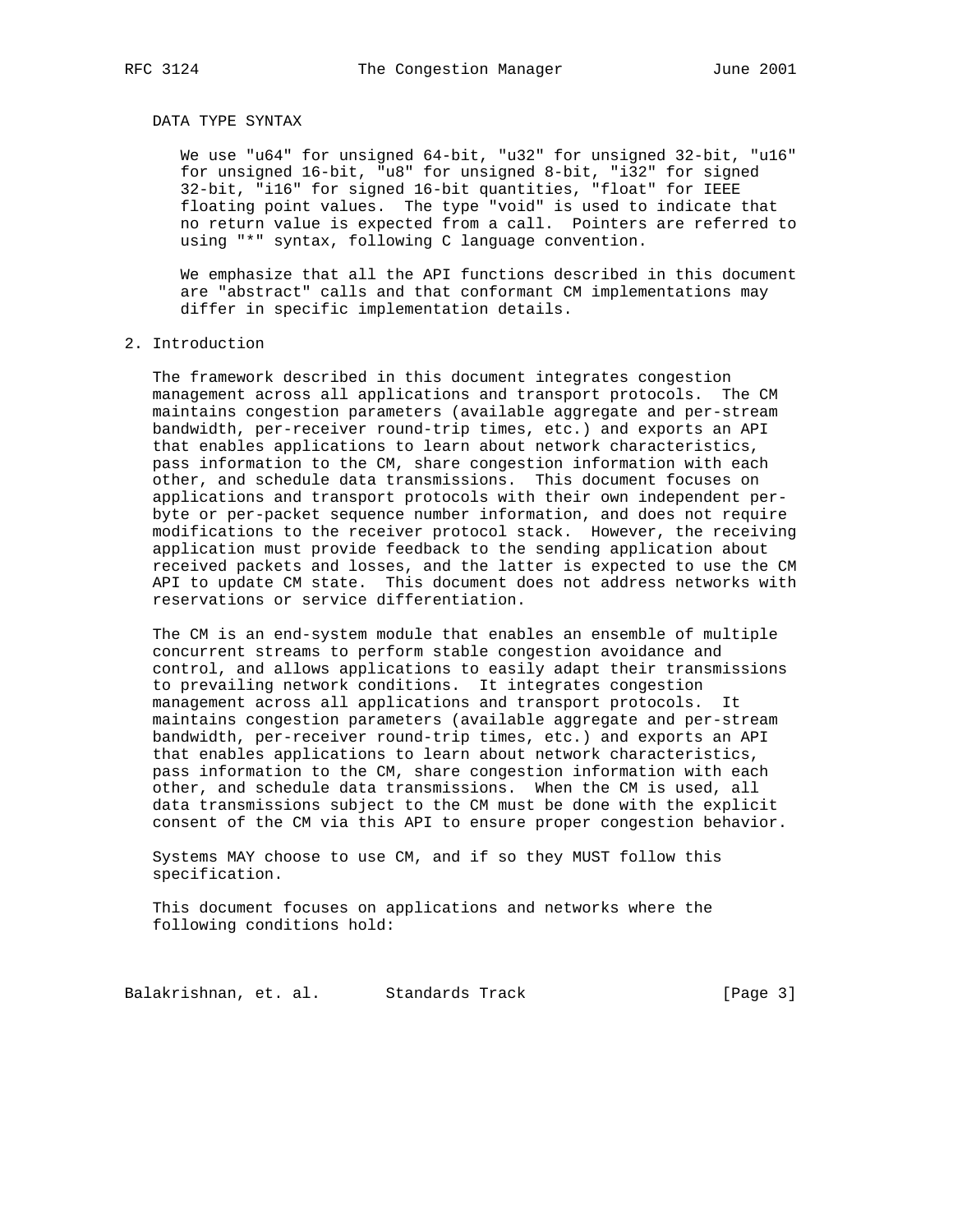- - 1. Applications are well-behaved with their own independent per-byte or per-packet sequence number information, and use the CM API to update internal state in the CM.
	- 2. Networks are best-effort without service discrimination or reservations. In particular, it does not address situations where different streams between the same pair of hosts traverse paths with differing characteristics.

 The Congestion Manager framework can be extended to support applications that do not provide their own feedback and to differentially-served networks. These extensions will be addressed in later documents.

The CM is motivated by two main goals:

 (i) Enable efficient multiplexing. Increasingly, the trend on the Internet is for unicast data senders (e.g., Web servers) to transmit heterogeneous types of data to receivers, ranging from unreliable real-time streaming content to reliable Web pages and applets. As a result, many logically different streams share the same path between sender and receiver. For the Internet to remain stable, each of these streams must incorporate control protocols that safely probe for spare bandwidth and react to congestion. Unfortunately, these concurrent streams typically compete with each other for network resources, rather than share them effectively. Furthermore, they do not learn from each other about the state of the network. Even if they each independently implement congestion control (e.g., a group of TCP connections each implementing the algorithms in [Jacobson88, Allman99]), the ensemble of streams tends to be more aggressive in the face of congestion than a single TCP connection implementing standard TCP congestion control and avoidance [Balakrishnan98].

 (ii) Enable application adaptation to congestion. Increasingly, popular real-time streaming applications run over UDP using their own user-level transport protocols for good application performance, but in most cases today do not adapt or react properly to network congestion. By implementing a stable control algorithm and exposing an adaptation API, the CM enables easy application adaptation to congestion. Applications adapt the data they transmit to the current network conditions.

 The CM framework builds on recent work on TCP control block sharing [Touch97], integrated TCP congestion control (TCP-Int) [Balakrishnan98] and TCP sessions [Padmanabhan98]. [Touch97] advocates the sharing of some of the state in the TCP control block to improve transient transport performance and describes sharing across an ensemble of TCP connections. [Balakrishnan98],

Balakrishnan, et. al. Standards Track (Page 4)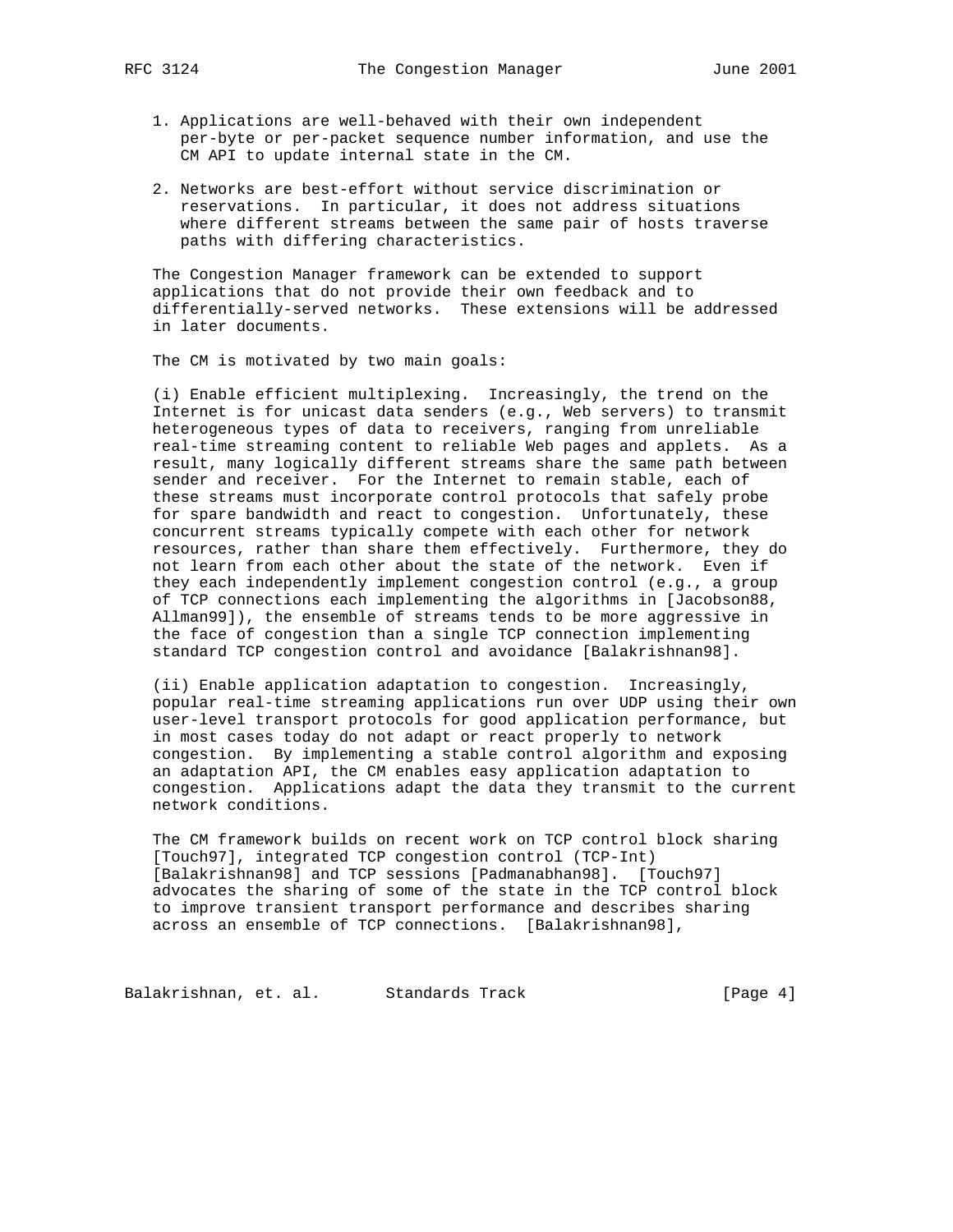[Padmanabhan98], and [Eggert00] describe several experiments that quantify the benefits of sharing congestion state, including improved stability in the face of congestion and better loss recovery. Integrating loss recovery across concurrent connections significantly improves performance because losses on one connection can be detected by noticing that later data sent on another connection has been received and acknowledged. The CM framework extends these ideas in two significant ways: (i) it extends congestion management to non-TCP streams, which are becoming increasingly common and often do not implement proper congestion management, and (ii) it provides an API for applications to adapt their transmissions to current network conditions. For an extended discussion of the motivation for the CM, its architecture, API, and algorithms, see [Balakrishnan99]; for a description of an implementation and performance results, see [Andersen00].

 The resulting end-host protocol architecture at the sender is shown in Figure 1. The CM helps achieve network stability by implementing stable congestion avoidance and control algorithms that are "TCP friendly" [Mahdavi98] based on algorithms described in [Allman99]. However, it does not attempt to enforce proper congestion behavior for all applications (but it does not preclude a policer on the host that performs this task). Note that while the policer at the end host can use CM, the network has to be protected against compromises to the CM and the policer at the end hosts, a task that requires router machinery [Floyd99a]. We do not address this issue further in this document.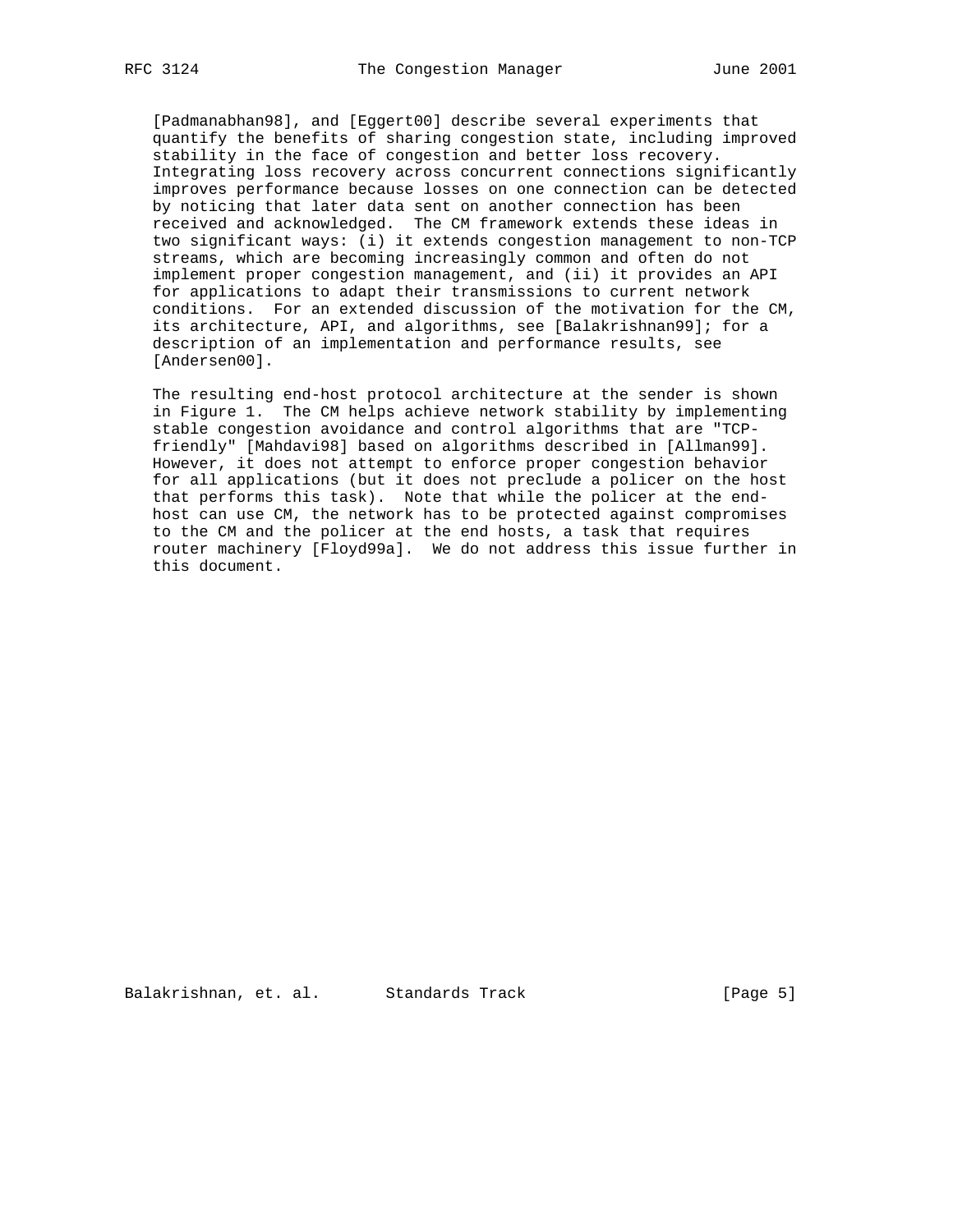



Figure 1

 The key components of the CM framework are (i) the API, (ii) the congestion controller, and (iii) the scheduler. The API is (in part) motivated by the requirements of application-level framing (ALF) [Clark90], and is described in Section 4. The CM internals (Section 5) include a congestion controller (Section 5.1) and a scheduler to orchestrate data transmissions between concurrent streams in a macroflow (Section 5.2). The congestion controller adjusts the aggregate transmission rate between sender and receiver based on its estimate of congestion in the network. It obtains feedback about its past transmissions from applications themselves via the API. The scheduler apportions available bandwidth amongst the different streams within each macroflow and notifies applications when they are permitted to send data. This document focuses on well-behaved applications; a future one will describe the sender-receiver protocol and header formats that will handle applications that do not incorporate their own feedback to the CM.

## 3. CM API

 By convention, the IETF does not treat Application Programming Interfaces as standards track. However, it is considered important to have the CM API and CM algorithm requirements in one coherent document. The following section on the CM API uses the terms MUST,

Balakrishnan, et. al. Standards Track (Page 6)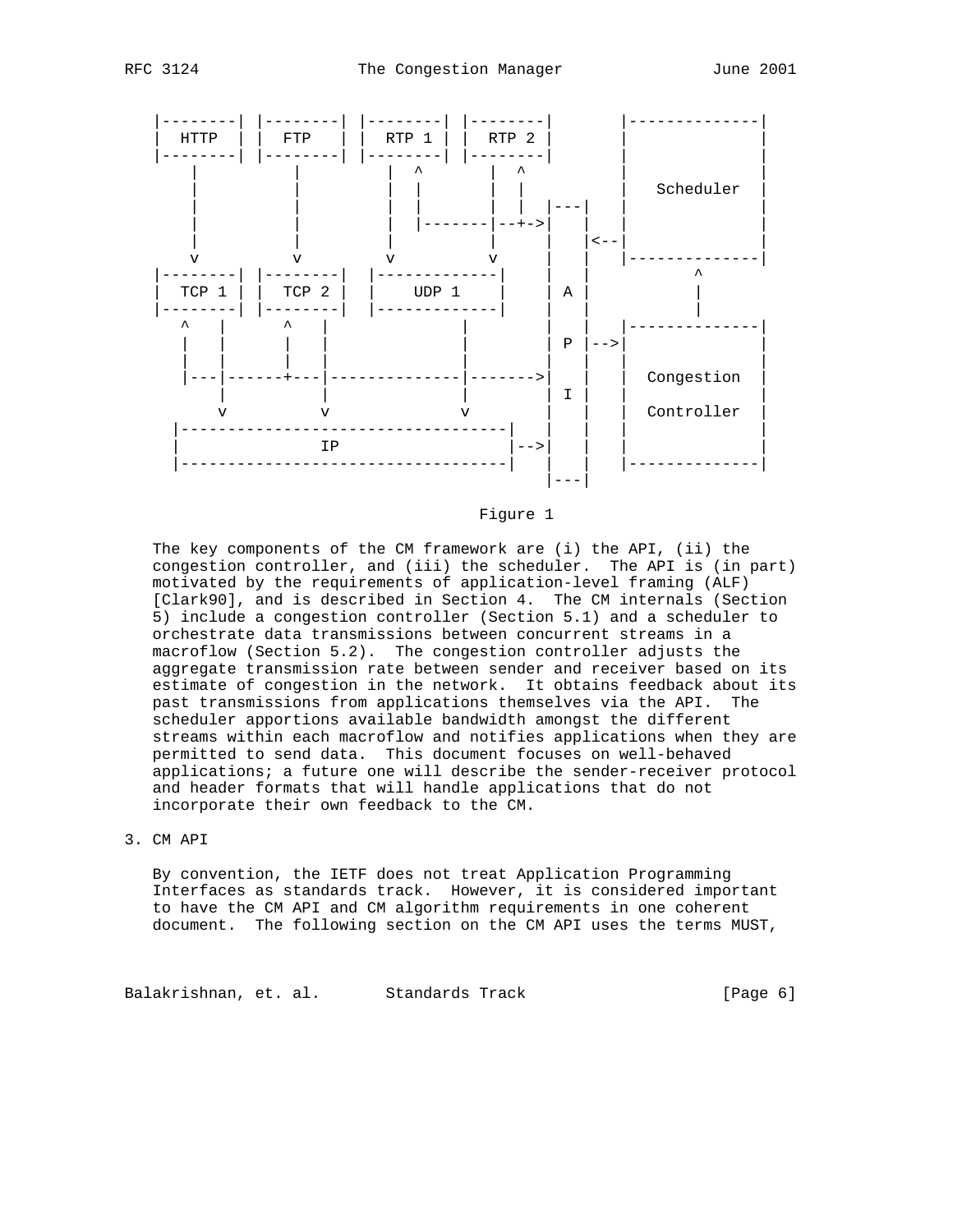SHOULD, etc., but the terms are meant to apply within the context of an implementation of the CM API. The section does not apply to congestion control implementations in general, only to those implementations offering the CM API.

 Using the CM API, streams can determine their share of the available bandwidth, request and have their data transmissions scheduled, inform the CM about successful transmissions, and be informed when the CM's estimate of path bandwidth changes. Thus, the CM frees applications from having to maintain information about the state of congestion and available bandwidth along any path.

 The function prototypes below follow standard C language convention. We emphasize that these API functions are abstract calls and conformant CM implementations may differ in specific details, as long as equivalent functionality is provided.

 When a new stream is created by an application, it passes some information to the CM via the cm\_open(stream\_info) API call. Currently, stream\_info consists of the following information: (i) the source IP address, (ii) the source port, (iii) the destination IP address, (iv) the destination port, and (v) the IP protocol number.

## 3.1 State maintenance

 1. Open: All applications MUST call cm\_open(stream\_info) before using the CM API. This returns a handle, cm\_streamid, for the application to use for all further CM API invocations for that stream. If the returned cm\_streamid is -1, then the cm\_open() failed and that stream cannot use the CM.

 All other calls to the CM for a stream use the cm\_streamid returned from the cm\_open() call.

- 2. Close: When a stream terminates, the application SHOULD invoke cm\_close(cm\_streamid) to inform the CM about the termination of the stream.
- 3. Packet size: cm\_mtu(cm\_streamid) returns the estimated PMTU of the path between sender and receiver. Internally, this information SHOULD be obtained via path MTU discovery [Mogul90]. It MAY be statically configured in the absence of such a mechanism.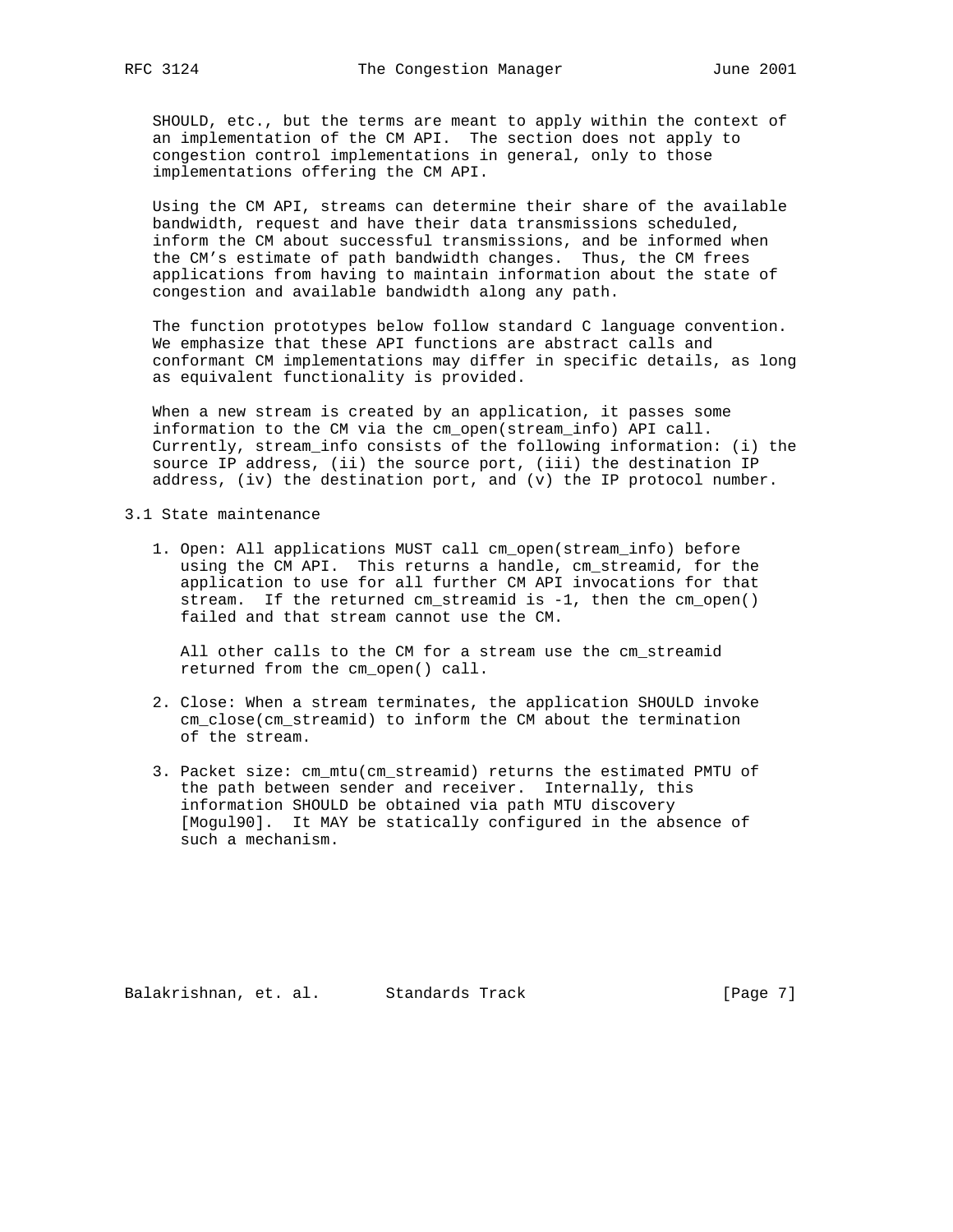#### 3.2 Data transmission

 The CM accommodates two types of adaptive senders, enabling applications to dynamically adapt their content based on prevailing network conditions, and supporting ALF-based applications.

 1. Callback-based transmission. The callback-based transmission API puts the stream in firm control of deciding what to transmit at each point in time. To achieve this, the CM does not buffer any data; instead, it allows streams the opportunity to adapt to unexpected network changes at the last possible instant. Thus, this enables streams to "pull out" and repacketize data upon learning about any rate change, which is hard to do once the data has been buffered. The CM must implement a cm\_request(i32 cm\_streamid) call for streams wishing to send data in this style. After some time, depending on the rate, the CM MUST invoke a callback using cmapp\_send(), which is a grant for the stream to send up to PMTU bytes. The callback-style API is the recommended choice for ALF-based streams. Note that cm\_request() does not take the number of bytes or MTU-sized units as an argument; each call to cm\_request() is an implicit request for sending up to PMTU bytes. The CM MAY provide an alternate interface, cm\_request(int k). The cmapp\_send callback for this request is granted the right to send up to k PMTU sized segments. Section 4.3 discusses the time duration for which the transmission grant is valid, while Section 5.2 describes how these requests are scheduled and callbacks made.

 2. Synchronous-style. The above callback-based API accommodates a class of ALF streams that are "asynchronous." Asynchronous transmitters do not transmit based on a periodic clock, but do so triggered by asynchronous events like file reads or captured frames. On the other hand, there are many streams that are "synchronous" transmitters, which transmit periodically based on their own internal timers (e.g., an audio senders that sends at a constant sampling rate). While CM callbacks could be configured to periodically interrupt such transmitters, the transmit loop of such applications is less affected if they retain their original timer-based loop. In addition, it complicates the CM API to have a stream express the periodicity and granularity of its callbacks. Thus, the CM MUST export an API that allows such streams to be informed of changes in rates using the cmapp\_update(u64 newrate, u32 srtt, u32 rttdev) callback function, where newrate is the new rate in bits per second for this stream, srtt is the current smoothed round trip time estimate in microseconds, and rttdev is the smoothed linear deviation in the round-trip time estimate calculated using the same algorithm as in TCP [Paxson00]. The newrate value reports an instantaneous rate calculated, for example, by taking the ratio of cwnd and srtt, and dividing by the fraction of that ratio allocated to the stream.

Balakrishnan, et. al. Standards Track [Page 8]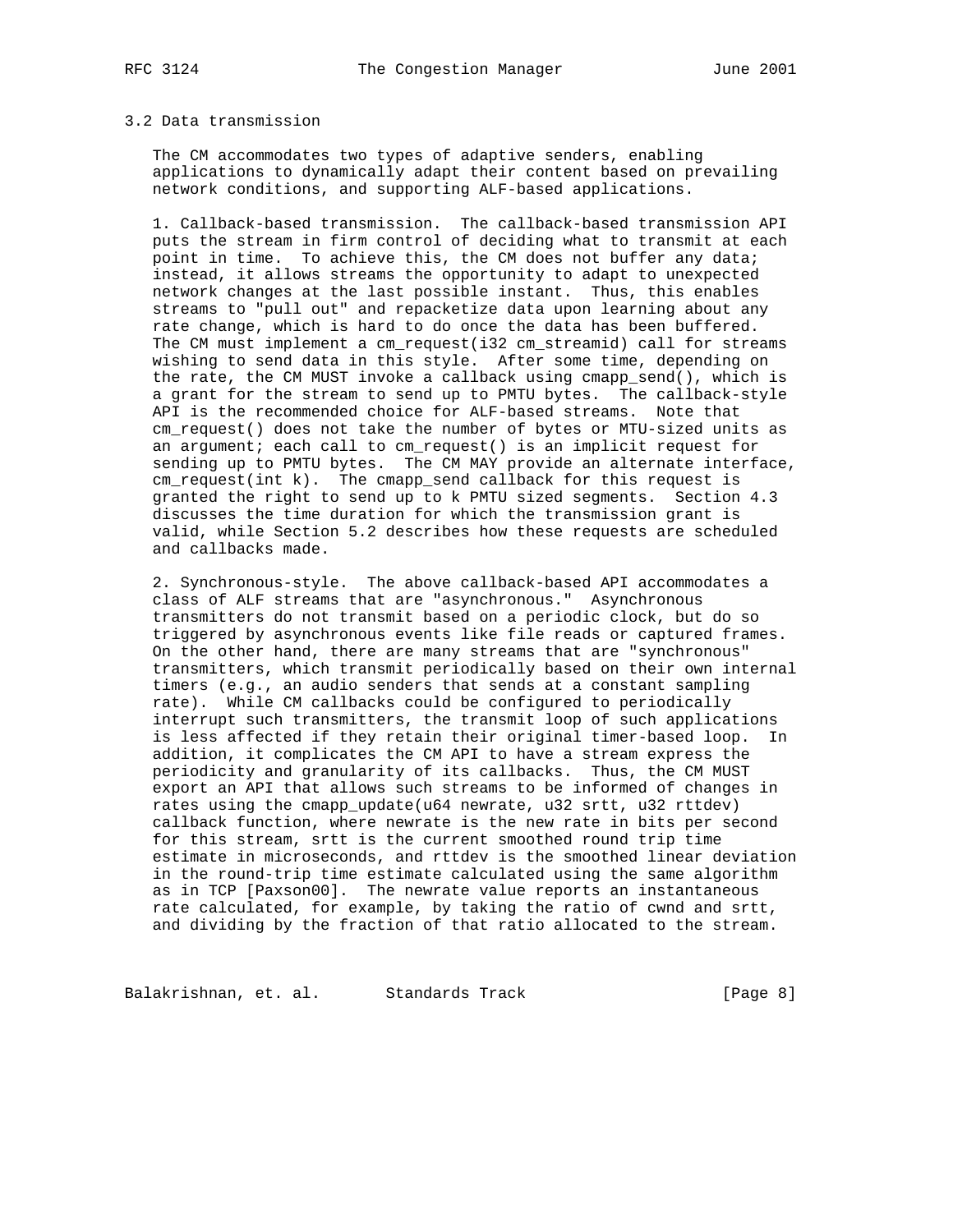In response, the stream MUST adapt its packet size or change its timer interval to conform to (i.e., not exceed) the allowed rate. Of course, it may choose not to use all of this rate. Note that the CM is not on the data path of the actual transmission.

 To avoid unnecessary cmapp\_update() callbacks that the application will only ignore, the CM MUST provide a cm\_thresh(float rate\_downthresh, float rate\_upthresh, float rtt\_downthresh, float rtt\_upthresh) function that a stream can use at any stage in its execution. In response, the CM SHOULD invoke the callback only when the rate decreases to less than (rate\_downthresh \* lastrate) or increases to more than (rate\_upthresh \* lastrate), where lastrate is the rate last notified to the stream, or when the round-trip time changes correspondingly by the requisite thresholds. This information is used as a hint by the CM, in the sense the cmapp\_update() can be called even if these conditions are not met.

The CM MUST implement a cm\_query(i32 cm\_streamid,  $u64*$  rate,  $u32*$  srtt, u32\* rttdev) to allow an application to query the current CM state. This sets the rate variable to the current rate estimate in bits per second, the srtt variable to the current smoothed round-trip time estimate in microseconds, and rttdev to the mean linear deviation. If the CM does not have valid estimates for the macroflow, it fills in negative values for the rate, srtt, and rttdev.

 Note that a stream can use more than one of the above transmission APIs at the same time. In particular, the knowledge of sustainable rate is useful for asynchronous streams as well as synchronous ones; e.g., an asynchronous Web server disseminating images using TCP may use cmapp\_send() to schedule its transmissions and cmapp\_update() to decide whether to send a low-resolution or high-resolution image. A TCP implementation using the CM is described in Section 6.1.1, where the benefit of the cm\_request() callback API for TCP will become apparent.

 The reader will notice that the basic CM API does not provide an interface for buffered congestion-controlled transmissions. This is intentional, since this transmission mode can be implemented using the callback-based primitive. Section 6.1.2 describes how congestion-controlled UDP sockets may be implemented using the CM API.

3.3 Application notification

 When a stream receives feedback from receivers, it MUST use cm\_update(i32 cm\_streamid, u32 nrecd, u32 nlost, u8 lossmode, i32 rtt) to inform the CM about events such as congestion losses,

Balakrishnan, et. al. Standards Track (Page 9)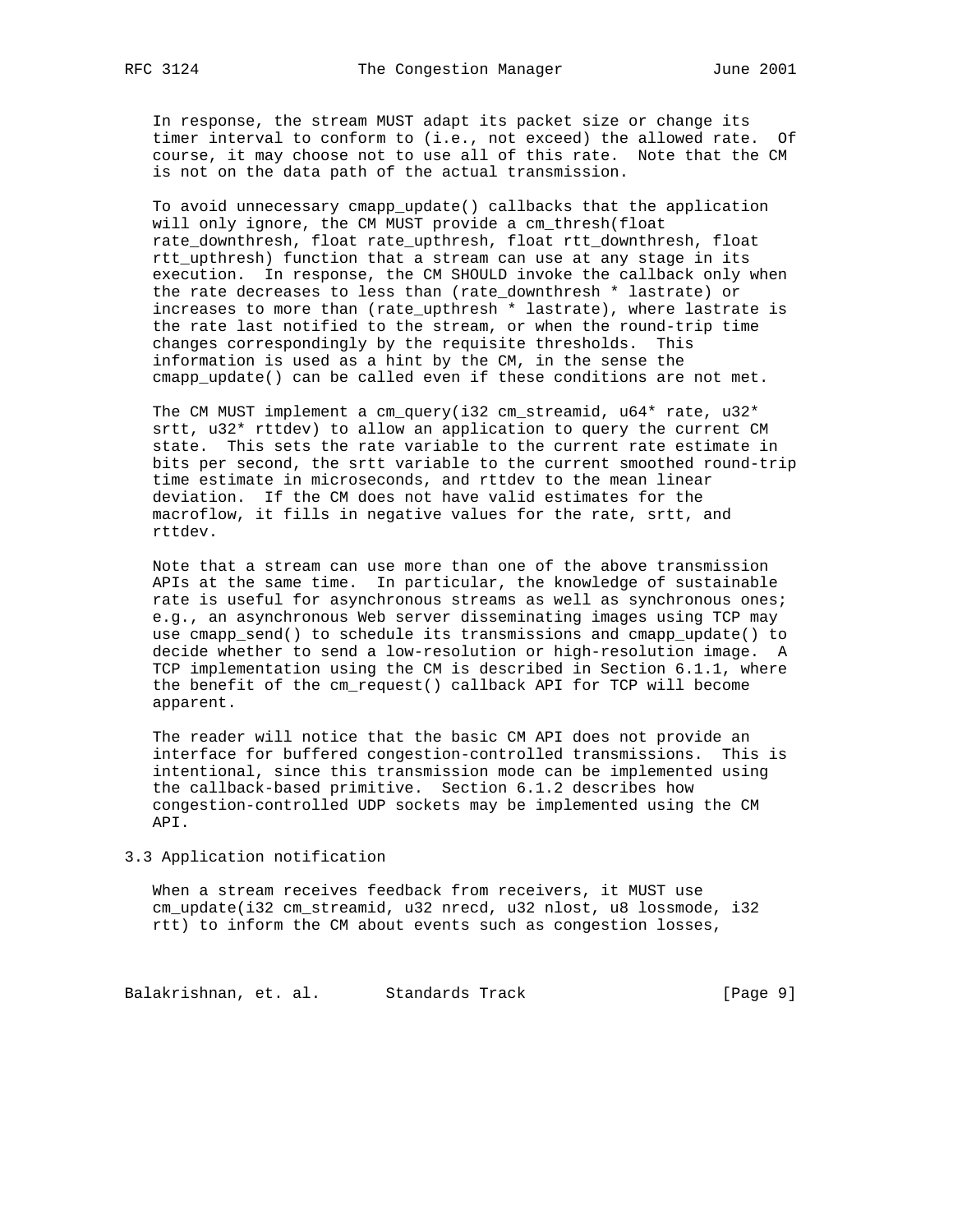successful receptions, type of loss (timeout event, Explicit Congestion Notification [Ramakrishnan99], etc.) and round-trip time samples. The nrecd parameter indicates how many bytes were successfully received by the receiver since the last cm\_update call, while the nrecd parameter identifies how many bytes were received were lost during the same time period. The rtt value indicates the round-trip time measured during the transmission of these bytes. The rtt value must be set to -1 if no valid round-trip sample was obtained by the application. The lossmode parameter provides an indicator of how a loss was detected. A value of CM\_NO\_FEEDBACK indicates that the application has received no feedback for all its outstanding data, and is reporting this to the CM. For example, a TCP that has experienced a timeout would use this parameter to inform the CM of this. A value of CM\_LOSS\_FEEDBACK indicates that the application has experienced some loss, which it believes to be due to congestion, but not all outstanding data has been lost. For example, a TCP segment loss detected using duplicate (selective) acknowledgments or other data-driven techniques fits this category. A value of CM\_EXPLICIT\_CONGESTION indicates that the receiver echoed an explicit congestion notification message. Finally, a value of CM\_NO\_CONGESTION indicates that no congestion-related loss has occurred. The lossmode parameter MUST be reported as a bit-vector where the bits correspond to CM\_NO\_FEEDBACK, CM\_LOSS\_FEEDBACK, CM\_EXPLICIT\_CONGESTION, and CM\_NO\_CONGESTION. Note that over links (paths) that experience losses for reasons other than congestion, an application SHOULD inform the CM of losses, with the CM\_NO\_CONGESTION field set.

 cm\_notify(i32 cm\_streamid, u32 nsent) MUST be called when data is transmitted from the host (e.g., in the IP output routine) to inform the CM that nsent bytes were just transmitted on a given stream. This allows the CM to update its estimate of the number of outstanding bytes for the macroflow and for the stream.

 A cmapp\_send() grant from the CM to an application is valid only for an expiration time, equal to the larger of the round-trip time and an implementation-dependent threshold communicated as an argument to the cmapp\_send() callback function. The application MUST NOT send data based on this callback after this time has expired. Furthermore, if the application decides not to send data after receiving this callback, it SHOULD call cm\_notify(stream\_info, 0) to allow the CM to permit other streams in the macroflow to transmit data. The CM congestion controller MUST be robust to applications forgetting to invoke cm\_notify(stream\_info, 0) correctly, or applications that crash or disappear after having made a cm\_request() call.

Balakrishnan, et. al. Standards Track [Page 10]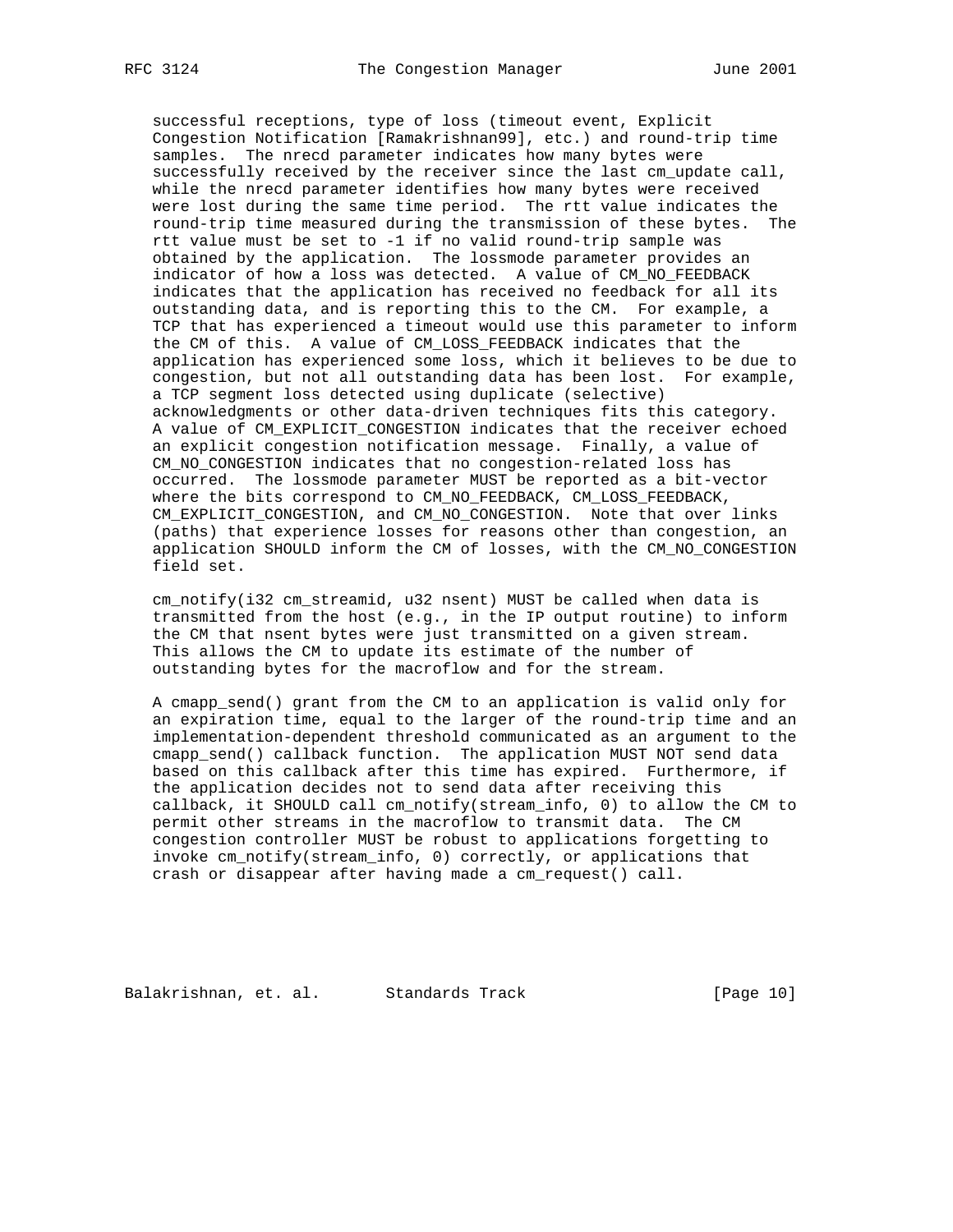## 3.4 Querying

 If applications wish to learn about per-stream available bandwidth and round-trip time, they can use the CM's cm\_query(i32 cm\_streamid, i64\* rate, i32\* srtt, i32\* rttdev) call, which fills in the desired quantities. If the CM does not have valid estimates for the macroflow, it fills in negative values for the rate, srtt, and rttdev.

## 3.5 Sharing granularity

 One of the decisions the CM needs to make is the granularity at which a macroflow is constructed, by deciding which streams belong to the same macroflow and share congestion information. The API provides two functions that allow applications to decide which of their streams ought to belong to the same macroflow.

 cm\_getmacroflow(i32 cm\_streamid) returns a unique i32 macroflow identifier. cm\_setmacroflow(i32 cm\_macroflowid, i32 cm\_streamid) sets the macroflow of the stream cm\_streamid to cm\_macroflowid. If the cm\_macroflowid that is passed to cm\_setmacroflow() is -1, then a new macroflow is constructed and this is returned to the caller. Each call to cm\_setmacroflow() overrides the previous macroflow association for the stream, should one exist.

 The default suggested aggregation method is to aggregate by destination IP address; i.e., all streams to the same destination address are aggregated to a single macroflow by default. The cm\_getmacroflow() and cm\_setmacroflow() calls can then be used to change this as needed. We do note that there are some cases where this may not be optimal, even over best-effort networks. For example, when a group of receivers are behind a NAT device, the sender will see them all as one address. If the hosts behind the NAT are in fact connected over different bottleneck links, some of those hosts could see worse performance than before. It is possible to detect such hosts when using delay and loss estimates, although the specific mechanisms for doing so are beyond the scope of this document.

 The objective of this interface is to set up sharing of groups not sharing policy of relative weights of streams in a macroflow. The latter requires the scheduler to provide an interface to set sharing policy. However, because we want to support many different schedulers (each of which may need different information to set policy), we do not specify a complete API to the scheduler (but see

Balakrishnan, et. al. Standards Track [Page 11]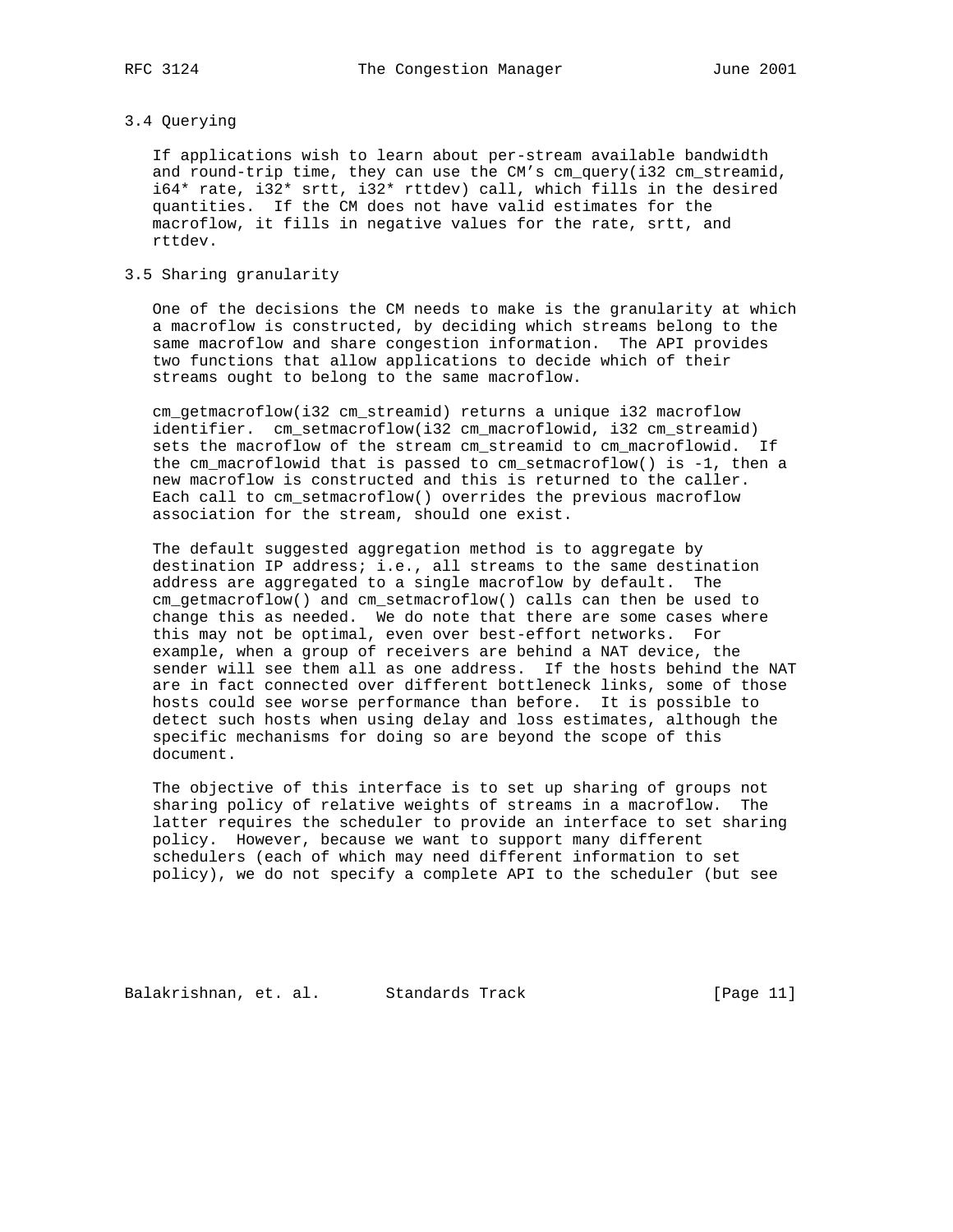Section 5.2). A later guideline document is expected to describe a few simple schedulers (e.g., weighted round-robin, hierarchical scheduling) and the API they export to provide relative prioritization.

4. CM internals

 This section describes the internal components of the CM. It includes a Congestion Controller and a Scheduler, with well-defined, abstract interfaces exported by them.

4.1 Congestion controller

 Associated with each macroflow is a congestion control algorithm; the collection of all these algorithms comprises the congestion controller of the CM. The control algorithm decides when and how much data can be transmitted by a macroflow. It uses application notifications (Section 4.3) from concurrent streams on the same macroflow to build up information about the congestion state of the network path used by the macroflow.

 The congestion controller MUST implement a "TCP-friendly" [Mahdavi98] congestion control algorithm. Several macroflows MAY (and indeed, often will) use the same congestion control algorithm but each macroflow maintains state about the network used by its streams.

 The congestion control module MUST implement the following abstract interfaces. We emphasize that these are not directly visible to applications; they are within the context of a macroflow, and are different from the CM API functions of Section 4.

- void query(u64 \*rate, u32 \*srtt, u32 \*rttdev): This function returns the estimated rate (in bits per second) and smoothed round trip time (in microseconds) for the macroflow.
- void notify(u32 nsent): This function MUST be used to notify the congestion control module whenever data is sent by an application. The nsent parameter indicates the number of bytes just sent by the application.
- void update(u32 nsent, u32 nrecd, u32 rtt, u32 lossmode): This function is called whenever any of the CM streams associated with a macroflow identifies that data has reached the receiver or has been lost en route. The nrecd parameter indicates the number of bytes that have just arrived at the receiver. The nsent parameter is the sum of the number of bytes just received and the

Balakrishnan, et. al. Standards Track [Page 12]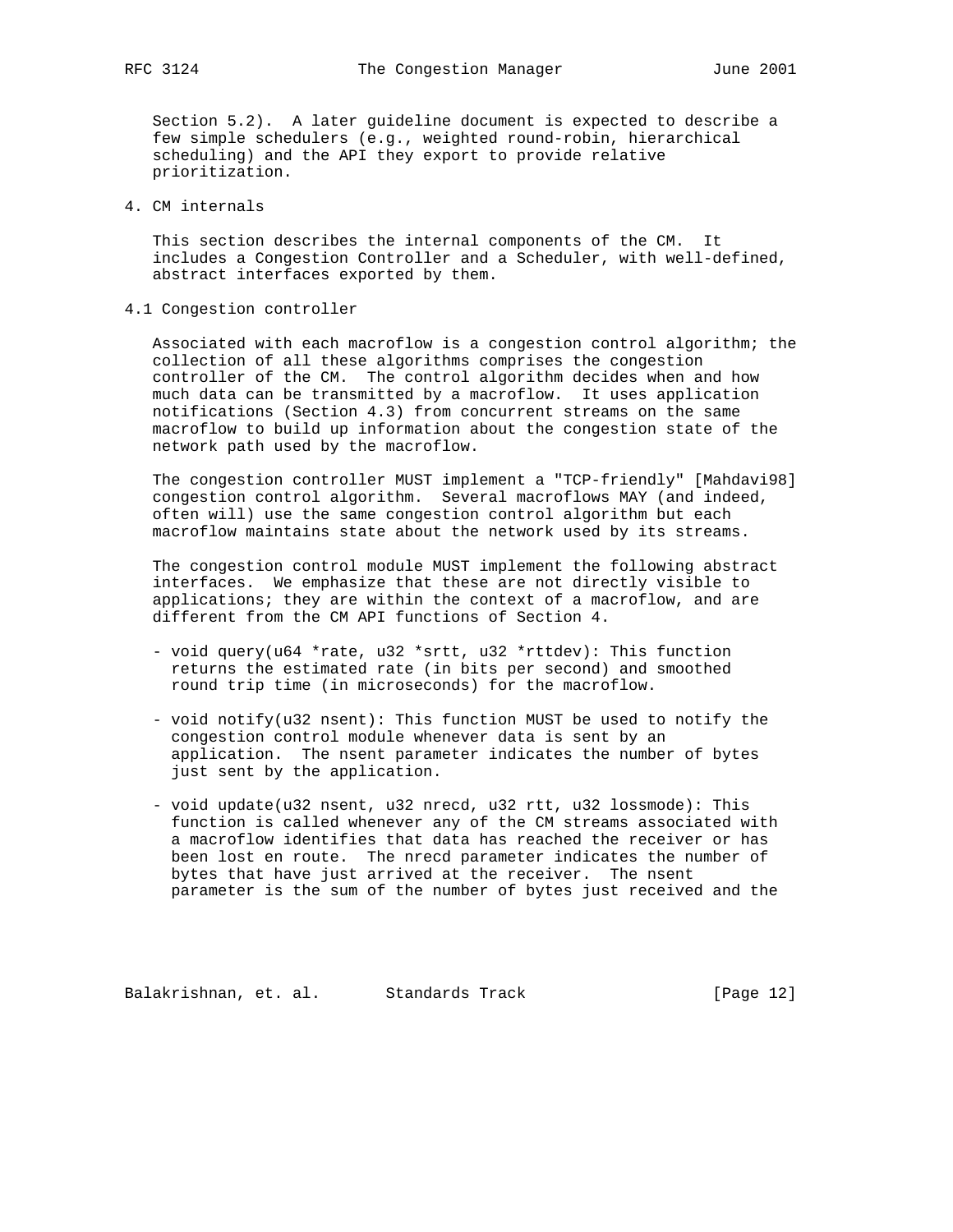number of bytes identified as lost en route. The rtt parameter is the estimated round trip time in microseconds during the transfer. The lossmode parameter provides an indicator of how a loss was detected (section 4.3).

 Although these interfaces are not visible to applications, the congestion controller MUST implement these abstract interfaces to provide for modular inter-operability with different separately developed schedulers.

 The congestion control module MUST also call the associated scheduler's schedule function (section 5.2) when it believes that the current congestion state allows an MTU-sized packet to be sent.

## 4.2 Scheduler

 While it is the responsibility of the congestion control module to determine when and how much data can be transmitted, it is the responsibility of a macroflow's scheduler module to determine which of the streams should get the opportunity to transmit data.

The Scheduler MUST implement the following interfaces:

- void schedule(u32 num\_bytes): When the congestion control module determines that data can be sent, the schedule() routine MUST be called with no more than the number of bytes that can be sent. In turn, the scheduler MAY call the cmapp\_send() function that CM applications must provide.
- float query\_share(i32 cm\_streamid): This call returns the described stream's share of the total bandwidth available to the macroflow. This call combined with the query call of the congestion controller provides the information to satisfy an application's cm\_query() request.
- void notify(i32 cm\_streamid, u32 nsent): This interface is used to notify the scheduler module whenever data is sent by a CM application. The nsent parameter indicates the number of bytes just sent by the application.

 The Scheduler MAY implement many additional interfaces. As experience with CM schedulers increases, future documents may make additions and/or changes to some parts of the scheduler API.

Balakrishnan, et. al. Standards Track [Page 13]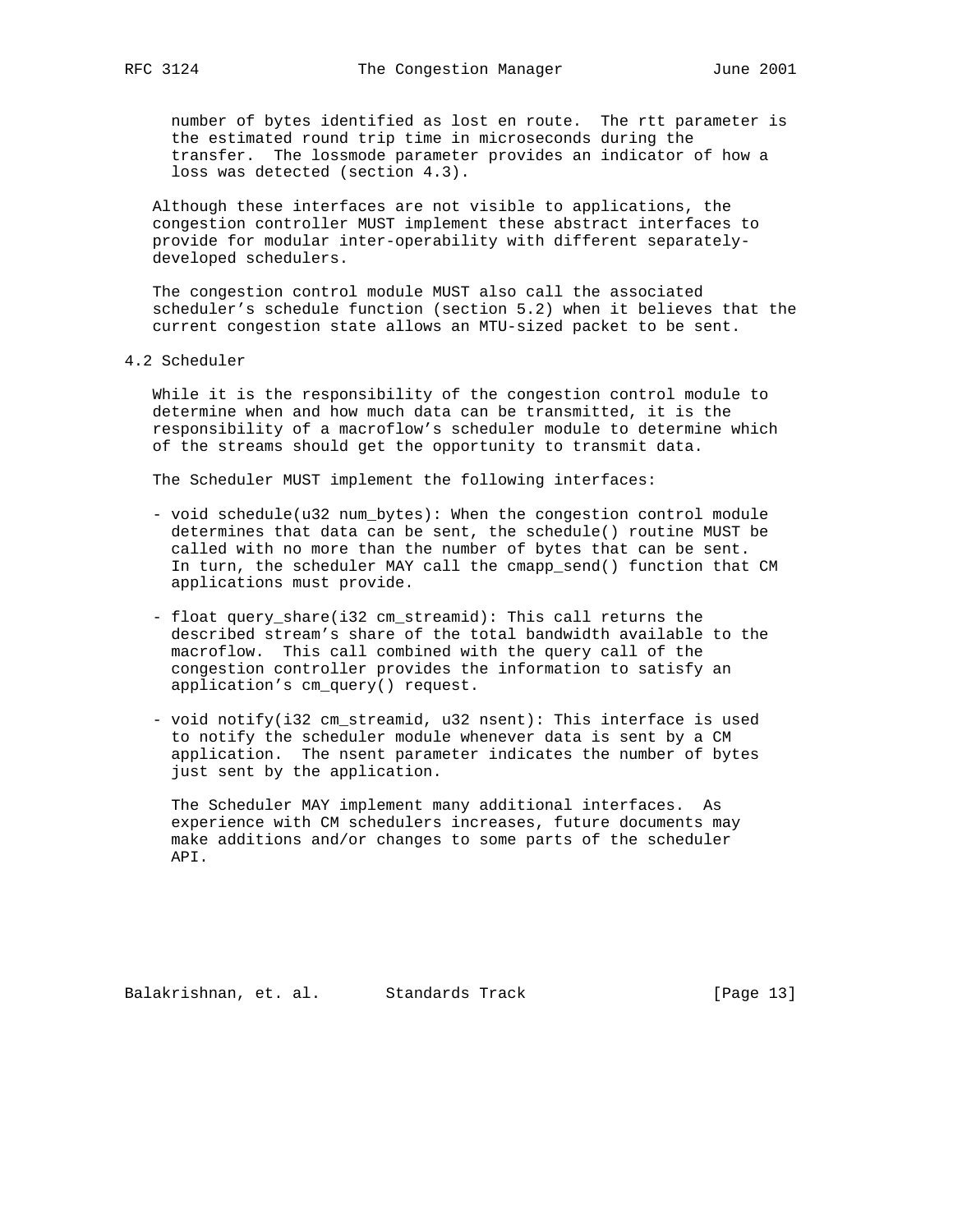#### 5. Examples

5.1 Example applications

 This section describes three possible uses of the CM API by applications. We describe two asynchronous applications---an implementation of a TCP sender and an implementation of congestion controlled UDP sockets, and a synchronous application---a streaming audio server. More details of these applications and CM implementation optimizations for efficient operation are described in [Andersen00].

 All applications that use the CM MUST incorporate feedback from the receiver. For example, it must periodically (typically once or twice per round trip time) determine how many of its packets arrived at the receiver. When the source gets this feedback, it MUST use cm\_update() to inform the CM of this new information. This results in the CM updating ownd and may result in the CM changing its estimates and calling cmapp\_update() of the streams of the macroflow.

 The protocols in this section are examples and suggestions for implementation, rather than requirements for any conformant implementation.

# 5.1.1 TCP

 A TCP implementation that uses CM should use the cmapp\_send() callback API. TCP only identifies which data it should send upon the arrival of an acknowledgement or expiration of a timer. As a result, it requires tight control over when and if new data or retransmissions are sent.

 When TCP either connects to or accepts a connection from another host, it performs a cm\_open() call to associate the TCP connection with a cm\_streamid.

 Once a connection is established, the CM is used to control the transmission of outgoing data. The CM eliminates the need for tracking and reacting to congestion in TCP, because the CM and its transmission API ensure proper congestion behavior. Loss recovery is still performed by TCP based on fast retransmissions and recovery as well as timeouts. In addition, TCP is also modified to have its own outstanding window (tcp\_ownd) estimate. Whenever data segments are sent from its cmapp\_send() callback, TCP updates its tcp\_ownd value. The ownd variable is also updated after each cm\_update() call. TCP also maintains a count of the number of outstanding segments (pkt\_cnt). At any time, TCP can calculate the average packet size (avg\_pkt\_size) as tcp\_ownd/pkt\_cnt. The avg\_pkt\_size is used by TCP

Balakrishnan, et. al. Standards Track [Page 14]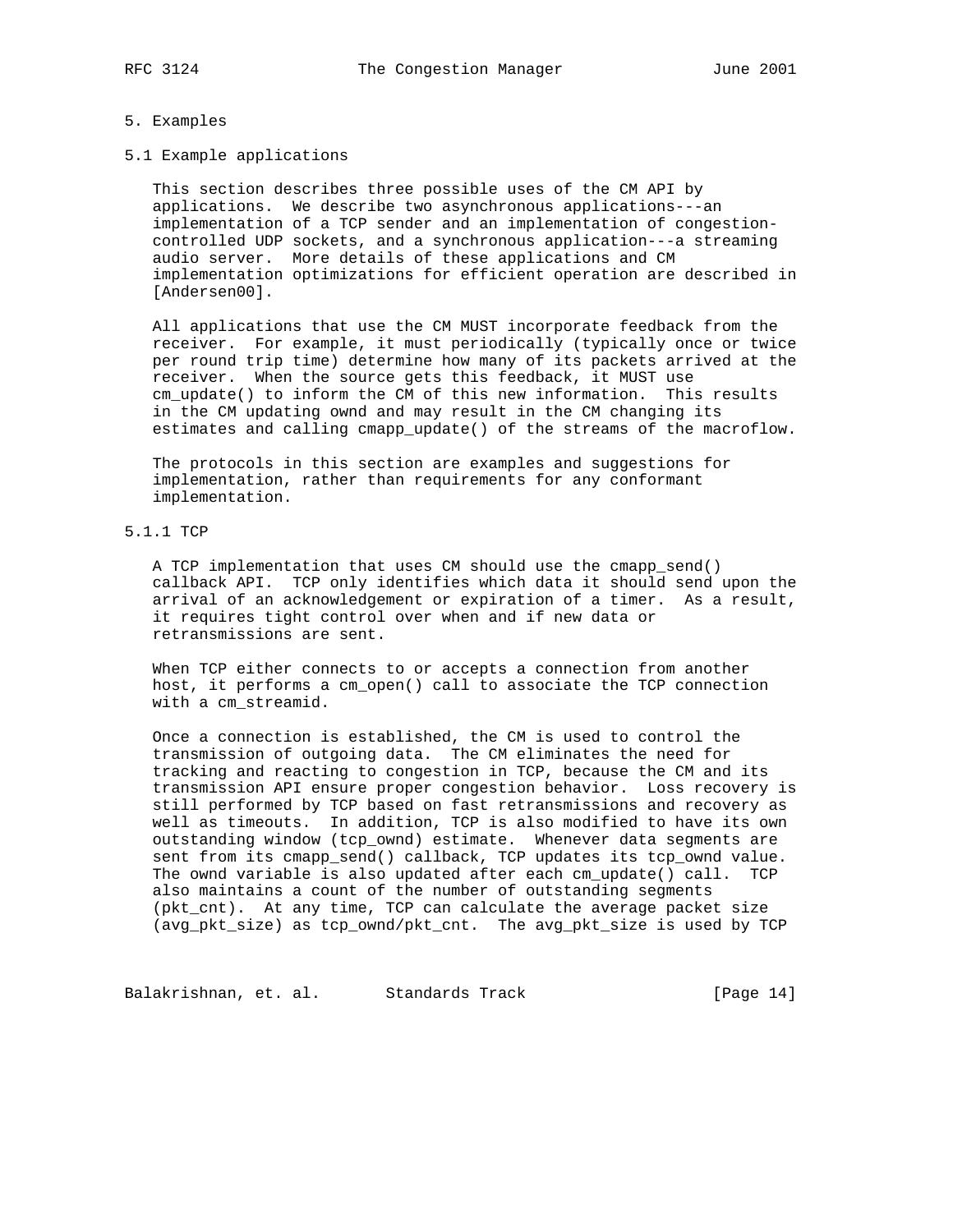to help estimate the amount of outstanding data. Note that this is not needed if the SACK option is used on the connection, since this information is explicitly available.

The TCP output routines are modified as follows:

1. All congestion window (cwnd) checks are removed.

 2. When application data is available. The TCP output routines perform all non-congestion checks (Nagle algorithm, receiver advertised window check, etc). If these checks pass, the output routine queues the data and calls cm\_request() for the stream.

 3. If incoming data or timers result in a loss being detected, the retransmission is also placed in a queue and cm\_request() is called for the stream.

 4. The cmapp\_send() callback for TCP is set to an output routine. If any retransmission is enqueued, the routine outputs the retransmission. Otherwise, the routine outputs as much new data as the TCP connection state allows. However, the cmapp\_send() never sends more than a single segment per call. This routine arranges for the other output computations to be done, such as header and options computations.

The IP output routine on the host calls  $cm\_notify()$  when the packets are actually sent out. Because it does not know which cm\_streamid is responsible for the packet, cm\_notify() takes the stream\_info as argument (see Section 4 for what the stream\_info should contain). Because cm\_notify() reports the IP payload size, TCP keeps track of the total header size and incorporates these updates.

The TCP input routines are modified as follows:

 1. RTT estimation is done as normal using either timestamps or Karn's algorithm. Any rtt estimate that is generated is passed to CM via the cm\_update call.

 2. All cwnd and slow start threshold (ssthresh) updates are removed.

 3. Upon the arrival of an ack for new data, TCP computes the value of in\_flight (the amount of data in flight) as snd\_max-ack-1 (i.e., MAX Sequence Sent - Current Ack - 1). TCP then calls cm\_update(streamid, tcp\_ownd - in\_flight, 0, CM\_NO\_CONGESTION, rtt).

Balakrishnan, et. al. Standards Track [Page 15]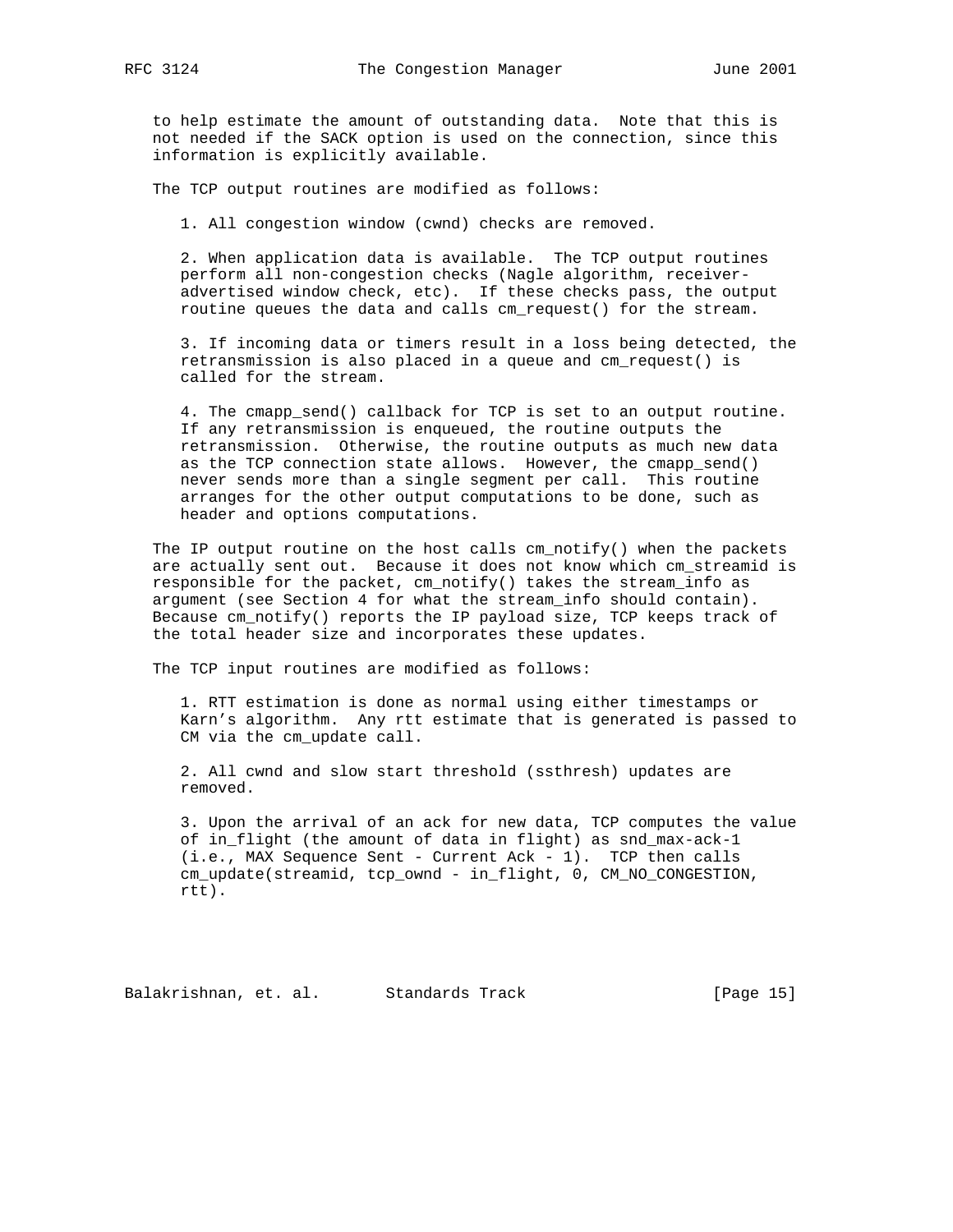4. Upon the arrival of a duplicate acknowledgement, TCP must check its dupack count (dup\_acks) to determine its action. If dup\_acks < 3, the TCP does nothing. If dup\_acks == 3, TCP assumes that a packet was lost and that at least 3 packets arrived to generate these duplicate acks. Therefore, it calls cm\_update(streamid, 4 \* avg\_pkt\_size, 3 \* avg\_pkt\_size, CM\_LOSS\_FEEDBACK, rtt). The average packet size is used since the acknowledgments do not indicate exactly how much data has reached the other end. Most TCP implementations interpret a duplicate ACK as an indication that a full MSS has reached its destination. Once a new ACK is received, these TCP sender implementations may resynchronize with TCP receiver. The CM API does not provide a mechanism for TCP to pass information from this resynchronization. Therefore, TCP can only infer the arrival of an avg\_pkt\_size amount of data from each duplicate ack. TCP also enqueues a retransmission of the lost segment and calls cm\_request(). If dup\_acks > 3, TCP assumes that a packet has reached the other end and caused this ack to be sent. As a result, it calls cm\_update(streamid, avg\_pkt\_size, avg\_pkt\_size, CM\_NO\_CONGESTION, rtt).

 5. Upon the arrival of a partial acknowledgment (one that does not exceed the highest segment transmitted at the time the loss occurred, as defined in [Floyd99b]), TCP assumes that a packet was lost and that the retransmitted packet has reached the recipient. Therefore, it calls cm\_update(streamid, 2 \* avg\_pkt\_size, avg\_pkt\_size, CM\_NO\_CONGESTION, rtt). CM\_NO\_CONGESTION is used since the loss period has already been reported. TCP also enqueues a retransmission of the lost segment and calls cm\_request().

 When the TCP retransmission timer expires, the sender identifies that a segment has been lost and calls cm\_update(streamid, avg\_pkt\_size, 0, CM\_NO\_FEEDBACK, 0) to signify that no feedback has been received from the receiver and that one segment is sure to have "left the pipe." TCP also enqueues a retransmission of the lost segment and calls cm\_request().

# 5.1.2 Congestion-controlled UDP

 Congestion-controlled UDP is a useful CM application, which we describe in the context of Berkeley sockets [Stevens94]. They provide the same functionality as standard Berkeley UDP sockets, but instead of immediately sending the data from the kernel packet queue to lower layers for transmission, the buffered socket implementation makes calls to the API exported by the CM inside the kernel and gets callbacks from the CM. When a CM UDP socket is created, it is bound to a particular stream. Later, when data is added to the packet queue, cm\_request() is called on the stream associated with the

Balakrishnan, et. al. Standards Track [Page 16]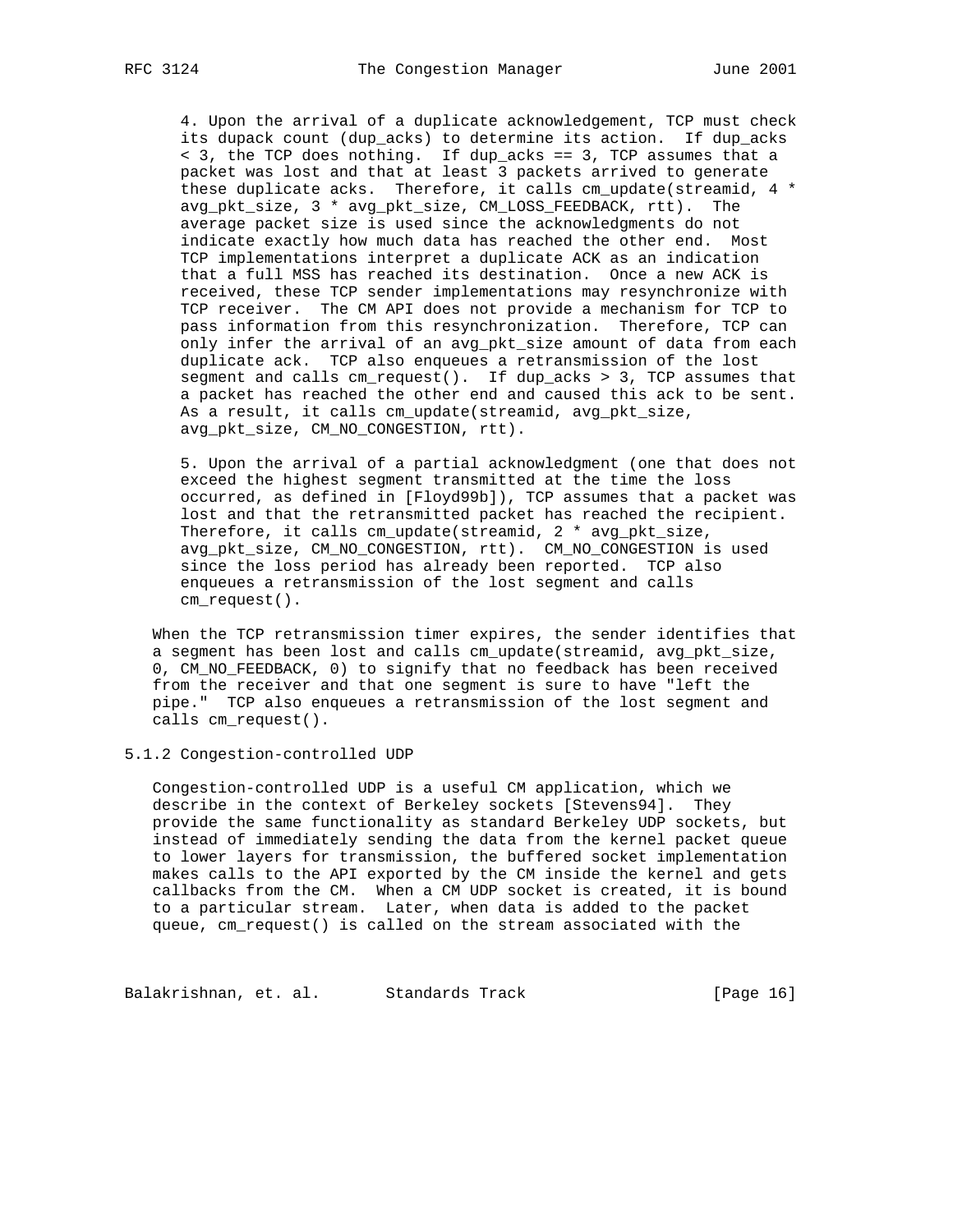socket. When the CM schedules this stream for transmission, it calls udp\_ccappsend() in the UDP module. This function transmits one MTU from the packet queue, and schedules the transmission of any remaining packets. The in-kernel implementation of the CM UDP API should not require any additional data copies and should support all standard UDP options. Modifying existing applications to use congestion-controlled UDP requires the implementation of a new socket option on the socket. To work correctly, the sender must obtain feedback about congestion. This can be done in at least two ways: (i) the UDP receiver application can provide feedback to the sender application, which will inform the CM of network conditions using cm\_update(); (ii) the UDP receiver implementation can provide feedback to the sending UDP. Note that this latter alternative requires changes to the receiver's network stack and the sender UDP cannot assume that all receivers support this option without explicit negotiation.

## 5.1.3 Audio server

 A typical audio application often has access to the sample in a multitude of data rates and qualities. The objective of the application is then to deliver the highest possible quality of audio (typically the highest data rate) its clients. The selection of which version of audio to transmit should be based on the current congestion state of the network. In addition, the source will want audio delivered to its users at a consistent sampling rate. As a result, it must send data a regular rate, minimizing delaying transmissions and reducing buffering before playback. To meet these requirements, this application can use the synchronous sender API (Section 4.2).

When the source first starts, it uses the  $cm\_query()$  call to get an initial estimate of network bandwidth and delay. If some other streams on that macroflow have already been active, then it gets an initial estimate that is valid; otherwise, it gets negative values, which it ignores. It then chooses an encoding that does not exceed these estimates (or, in the case of an invalid estimate, uses application-specific initial values) and begins transmitting data. The application also implements the cmapp\_update() callback. When the CM determines that network characteristics have changed, it calls the application's cmapp\_update() function and passes it a new rate and round-trip time estimate. The application must change its choice of audio encoding to ensure that it does not exceed these new estimates.

Balakrishnan, et. al. Standards Track [Page 17]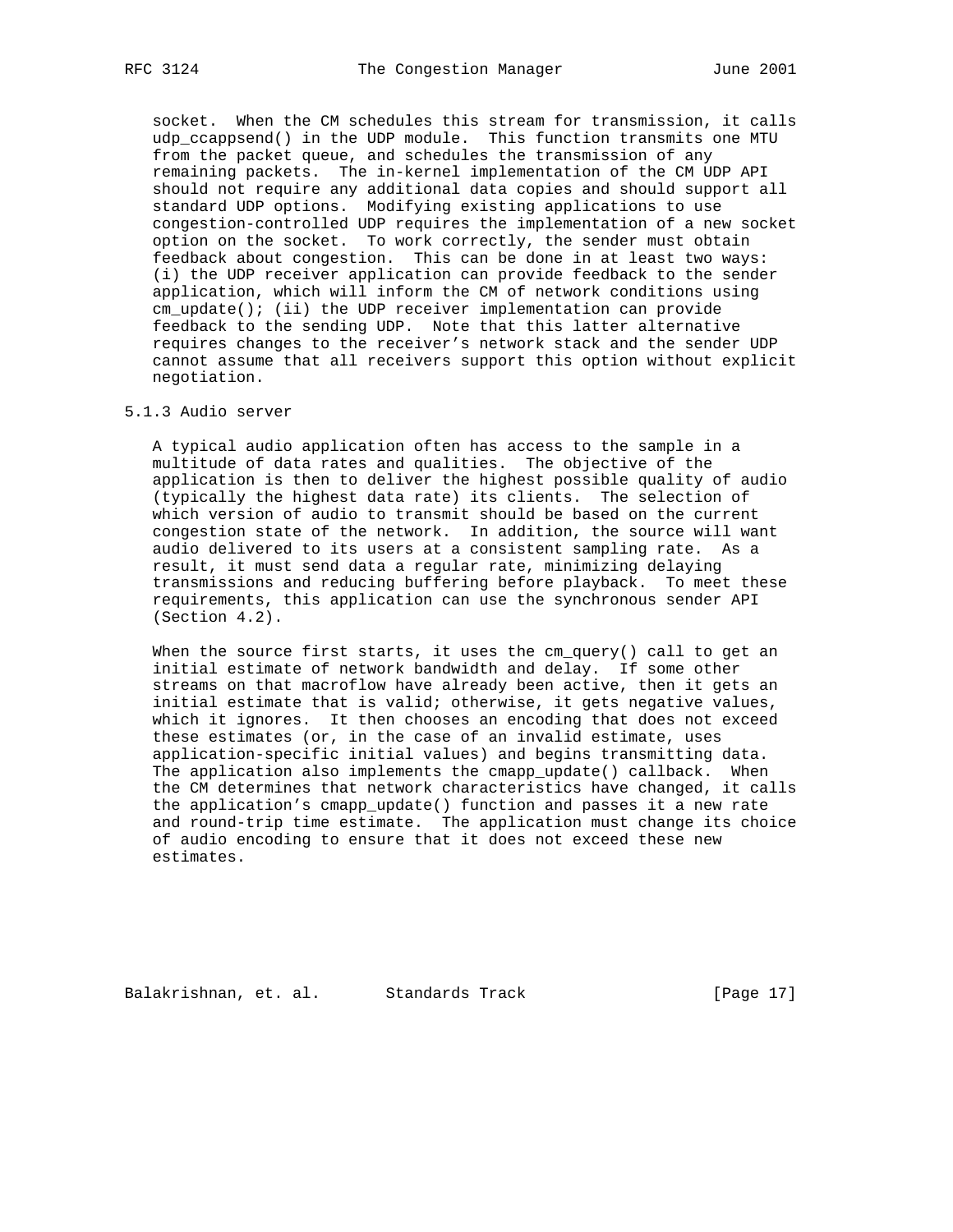5.2 Example congestion control module

 To illustrate the responsibilities of a congestion control module, the following describes some of the actions of a simple TCP-like congestion control module that implements Additive Increase Multiplicative Decrease congestion control (AIMD\_CC):

- query(): AIMD\_CC returns the current congestion window (cwnd) divided by the smoothed rtt (srtt) as its bandwidth estimate. It returns the smoothed rtt estimate as srtt.
- notify(): AIMD\_CC adds the number of bytes sent to its outstanding data window (ownd).
- update(): AIMD\_CC subtracts nsent from ownd. If the value of rtt is non-zero, AIMD\_CC updates srtt using the TCP srtt calculation. If the update indicates that data has been lost, AIMD\_CC sets cwnd to 1 MTU if the loss\_mode is CM\_NO\_FEEDBACK and to cwnd/2 (with a minimum of 1 MTU) if the loss\_mode is CM\_LOSS\_FEEDBACK or CM\_EXPLICIT\_CONGESTION. AIMD\_CC also sets its internal ssthresh variable to cwnd/2. If no loss had occurred, AIMD\_CC mimics TCP slow start and linear growth modes. It increments cwnd by nsent when cwnd < ssthresh (bounded by a maximum of ssthresh-cwnd) and by nsent \* MTU/cwnd when cwnd > ssthresh.
- When cwnd or ownd are updated and indicate that at least one MTU may be transmitted, AIMD\_CC calls the CM to schedule a transmission.
- 5.3 Example Scheduler Module

 To clarify the responsibilities of a scheduler module, the following describes some of the actions of a simple round robin scheduler module (RR\_sched):

- schedule(): RR\_sched schedules as many streams as possible in round robin fashion.
- query\_share(): RR\_sched returns 1/(number of streams in macroflow).
- notify(): RR\_sched does nothing. Round robin scheduling is not affected by the amount of data sent.
- 6. Security Considerations

 The CM provides many of the same services that the congestion control in TCP provides. As such, it is vulnerable to many of the same security problems. For example, incorrect reports of losses and

Balakrishnan, et. al. Standards Track (Page 18)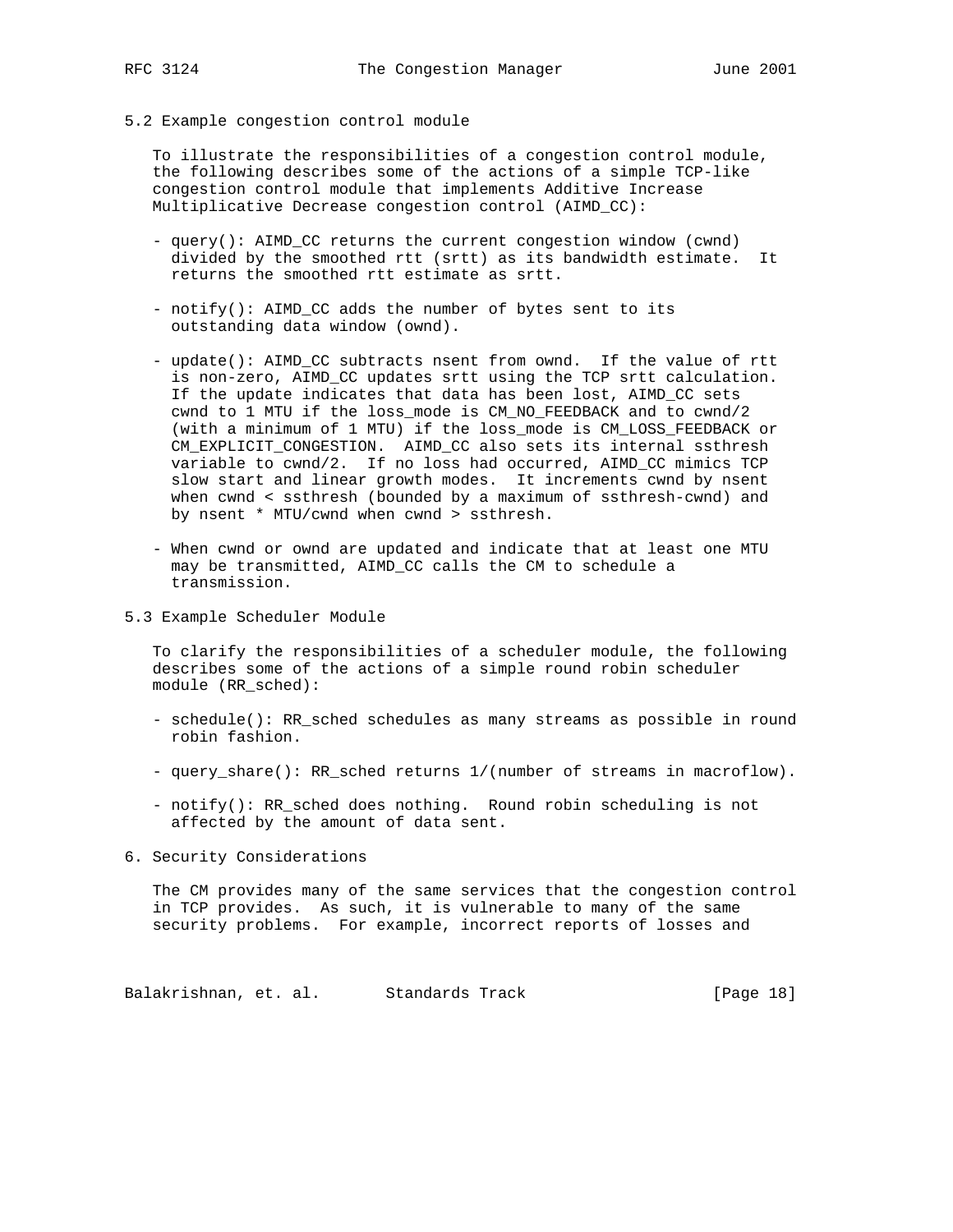transmissions will give the CM an inaccurate picture of the network's congestion state. By giving CM a high estimate of congestion, an attacker can degrade the performance observed by applications. For example, a stream on a host can arbitrarily slow down any other stream on the same macroflow, a form of denial of service.

 The more dangerous form of attack occurs when an application gives the CM a low estimate of congestion. This would cause CM to be overly aggressive and allow data to be sent much more quickly than sound congestion control policies would allow.

 [Touch97] describes a number of the security problems that arise with congestion information sharing. An additional vulnerability (not covered by [Touch97])) occurs because applications have access through the CM API to control shared state that will affect other applications on the same computer. For instance, a poorly designed, possibly a compromised, or intentionally malicious UDP application could misuse cm\_update() to cause starvation and/or too-aggressive behavior of others in the macroflow.

## 7. References

| [Allman99]       | Allman, M. and Paxson, V., "TCP Congestion<br>Control", RFC 2581, April 1999.                                                                                                                                                                                                        |
|------------------|--------------------------------------------------------------------------------------------------------------------------------------------------------------------------------------------------------------------------------------------------------------------------------------|
| [Andersen00]     | Balakrishnan, H., System Support for Bandwidth<br>Management and Content Adaptation in Internet<br>Applications, Proc. 4th Symp. on Operating Systems<br>Design and Implementation, San Diego, CA, October<br>2000. Available from<br>http://nms.lcs.mit.edu/papers/cm-osdi2000.html |
| [Balakrishnan98] | Balakrishnan, H., Padmanabhan, V., Seshan, S.,<br>Stemm, M., and Katz, R., "TCP Behavior of a Busy<br>Web Server: Analysis and Improvements, " Proc. IEEE<br>INFOCOM, San Francisco, CA, March 1998.                                                                                 |
| [Balakrishnan99] | Balakrishnan, H., Rahul, H., and Seshan, S., "An<br>Integrated Congestion Management Architecture for<br>Internet Hosts, " Proc. ACM SIGCOMM, Cambridge, MA,<br>September 1999.                                                                                                      |
| [Bradner96]      | Bradner, S., "The Internet Standards Process ---<br>Revision 3", BCP 9, RFC 2026, October 1996.                                                                                                                                                                                      |
| [Bradner97]      | Bradner, S., "Key words for use in RFCs to Indicate<br>Requirement Levels", BCP 14, RFC 2119, March 1997.                                                                                                                                                                            |

Balakrishnan, et. al. Standards Track [Page 19]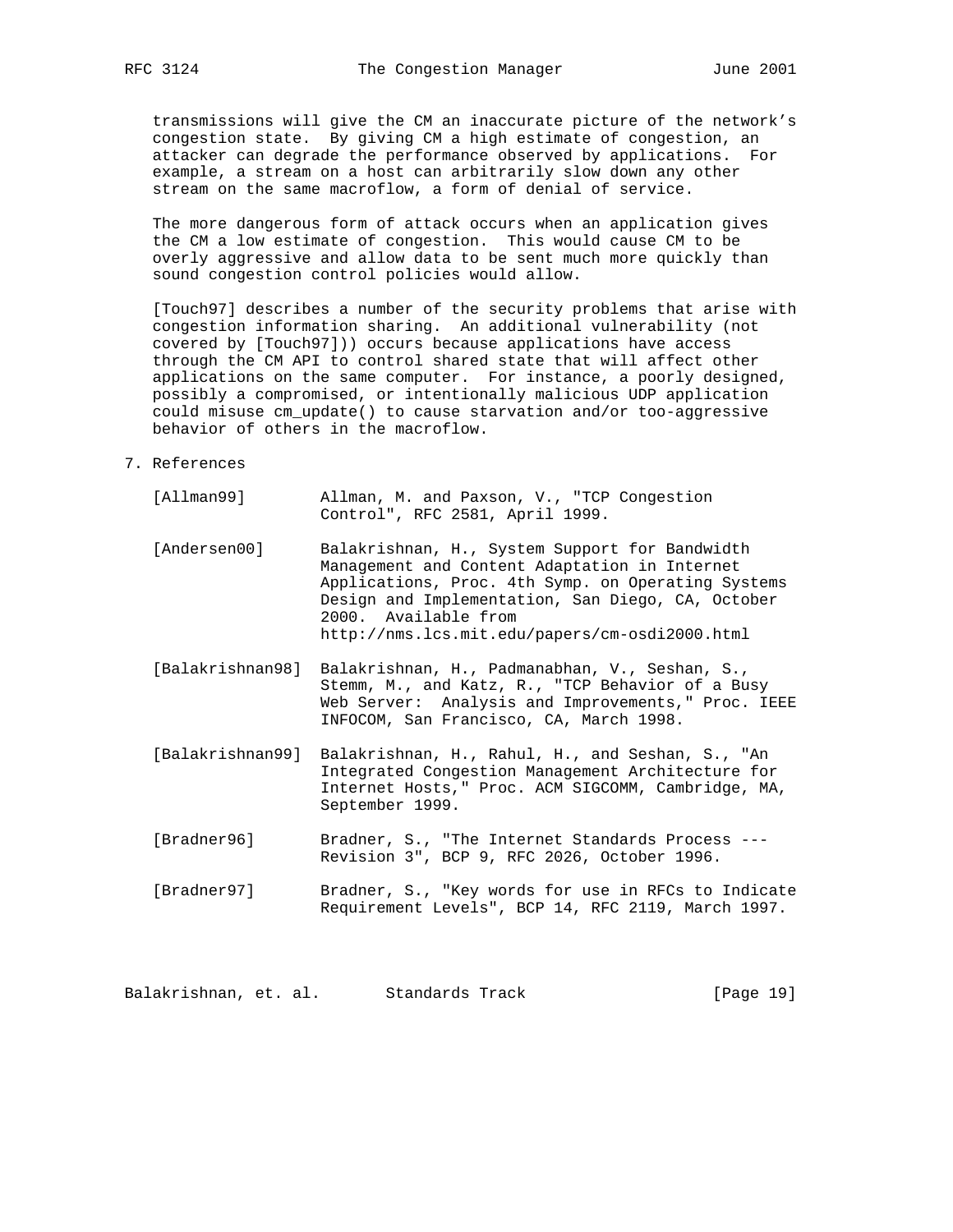| RFC 3124         | The Congestion Manager                                                                                                                                                 | June 2001 |  |
|------------------|------------------------------------------------------------------------------------------------------------------------------------------------------------------------|-----------|--|
| [Clark90]        | Clark, D. and Tennenhouse, D., "Architectural<br>Consideration for a New Generation of Protocols",<br>Proc. ACM SIGCOMM, Philadelphia, PA, September<br>1990.          |           |  |
| [Eggert00]       | Eggert, L., Heidemann, J., and Touch, J., "Effects<br>of Ensemble TCP, " ACM Computer Comm. Review,<br>January 2000.                                                   |           |  |
| [Floyd99a]       | Floyd, S. and Fall, K.," Promoting the Use of End-<br>to-End Congestion Control in the Internet,"<br>IEEE/ACM Trans. on Networking, 7(4), August 1999,<br>pp. 458-472. |           |  |
| [Floyd99b]       | Floyd, S. and T. Henderson, "The New Reno<br>Modification to TCP's Fast Recovery Algorithm," RFC<br>2582, April 1999.                                                  |           |  |
| [Jacobson88]     | Jacobson, V., "Congestion Avoidance and Control,"<br>Proc. ACM SIGCOMM, Stanford, CA, August 1988.                                                                     |           |  |
| [Mahdavi98]      | Mahdavi, J. and Floyd, S., "The TCP Friendly<br>Website,"<br>http://www.psc.edu/networking/tcp_friendly.html                                                           |           |  |
| [Mogu190]        | Mogul, J. and S. Deering, "Path MTU Discovery," RFC<br>1191, November 1990.                                                                                            |           |  |
| [Padmanabhan98]  | Padmanabhan, V., "Addressing the Challenges of Web<br>Data Transport," PhD thesis, Univ. of California,<br>Berkeley, December 1998.                                    |           |  |
| [Paxson00]       | Paxson, V. and M. Allman, "Computing TCP's<br>Retransmission Timer", RFC 2988, November 2000.                                                                          |           |  |
| [Postel81]       | Postel, J., Editor, "Transmission Control<br>Protocol", STD 7, RFC 793, September 1981.                                                                                |           |  |
| [Ramakrishnan99] | Ramakrishnan, K. and Floyd, S., "A Proposal to Add<br>Explicit Congestion Notification (ECN) to IP, " RFC<br>2481, January 1999.                                       |           |  |
| [Stevens94]      | Stevens, W., TCP/IP Illustrated, Volume 1.<br>Addison-Wesley, Reading, MA, 1994.                                                                                       |           |  |
| [Touch97]        | Touch, J., "TCP Control Block Interdependence", RFC<br>2140, April 1997.                                                                                               |           |  |
|                  |                                                                                                                                                                        |           |  |

Balakrishnan, et. al. Standards Track and Standards (Page 20)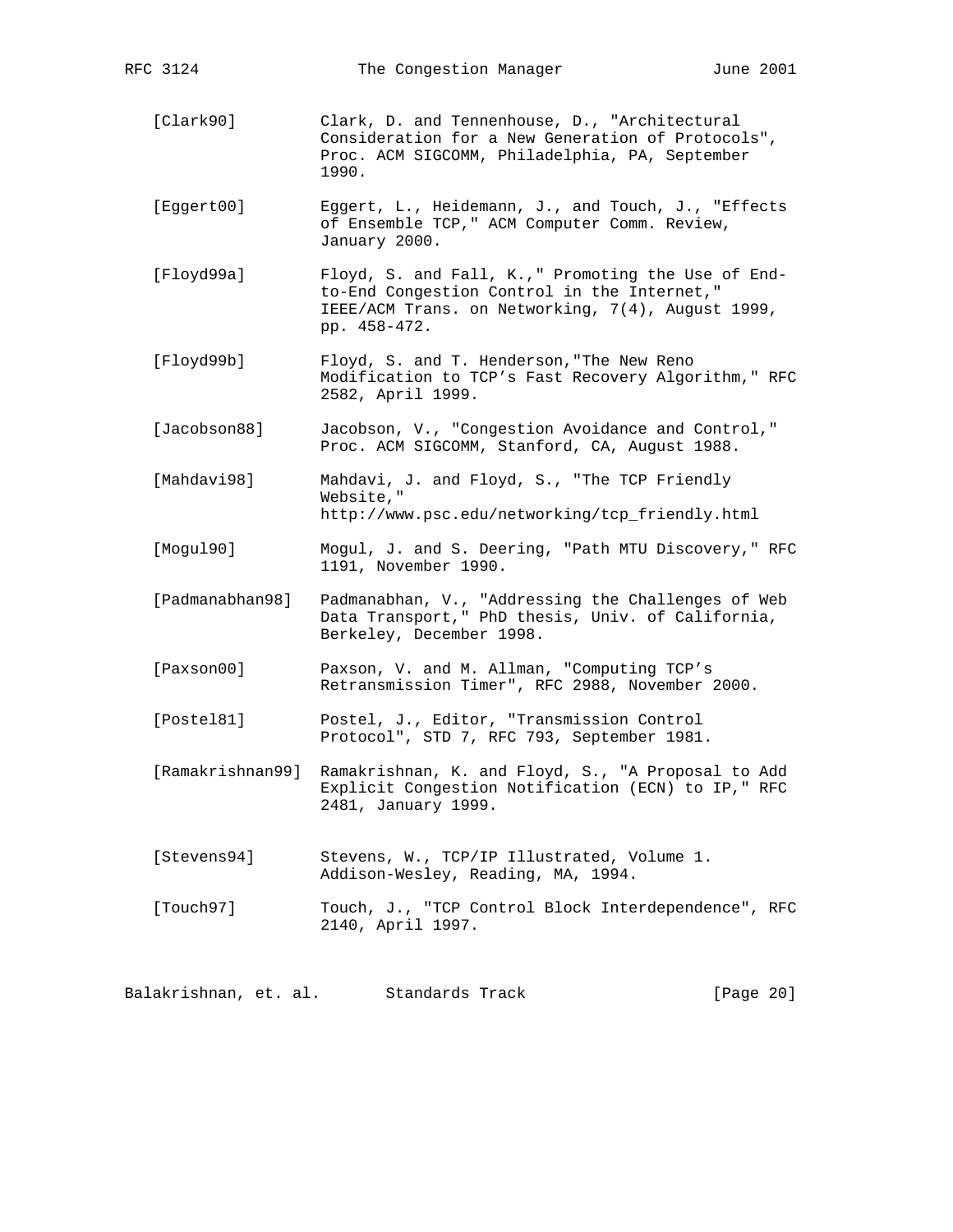8. Acknowledgments

 We thank David Andersen, Deepak Bansal, and Dorothy Curtis for their work on the CM design and implementation. We thank Vern Paxson for his detailed comments, feedback, and patience, and Sally Floyd, Mark Handley, and Steven McCanne for useful feedback on the CM architecture. Allison Mankin and Joe Touch provided several useful comments on previous drafts of this document.

9. Authors' Addresses

 Hari Balakrishnan Laboratory for Computer Science 200 Technology Square Massachusetts Institute of Technology Cambridge, MA 02139

 EMail: hari@lcs.mit.edu Web: http://nms.lcs.mit.edu/˜hari/

 Srinivasan Seshan School of Computer Science Carnegie Mellon University 5000 Forbes Ave. Pittsburgh, PA 15213

 EMail: srini@cmu.edu Web: http://www.cs.cmu.edu/˜srini/